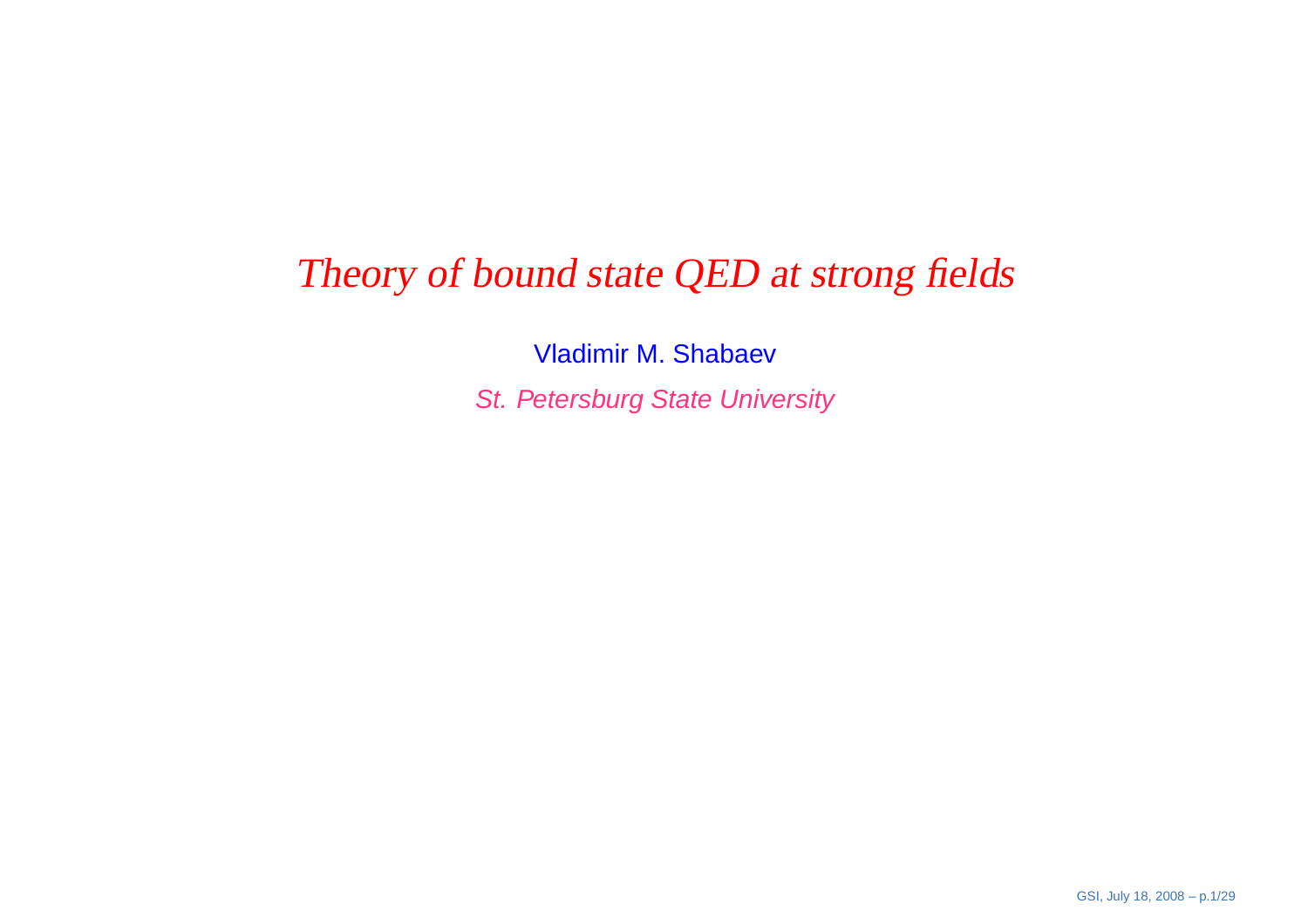# Outline of the talk

- $\bullet$ Introduction
- $\bullet$ Binding energy in heavy ions
- $\bullet$ Hyperfine splitting in heavy ions
- $\bullet$ Bound-electron g-factor
- $\bullet$ PNC 6s-7s transition amplitude in neutral  $^{133}$ Cs
- $\bullet$ From strong to supercritical fields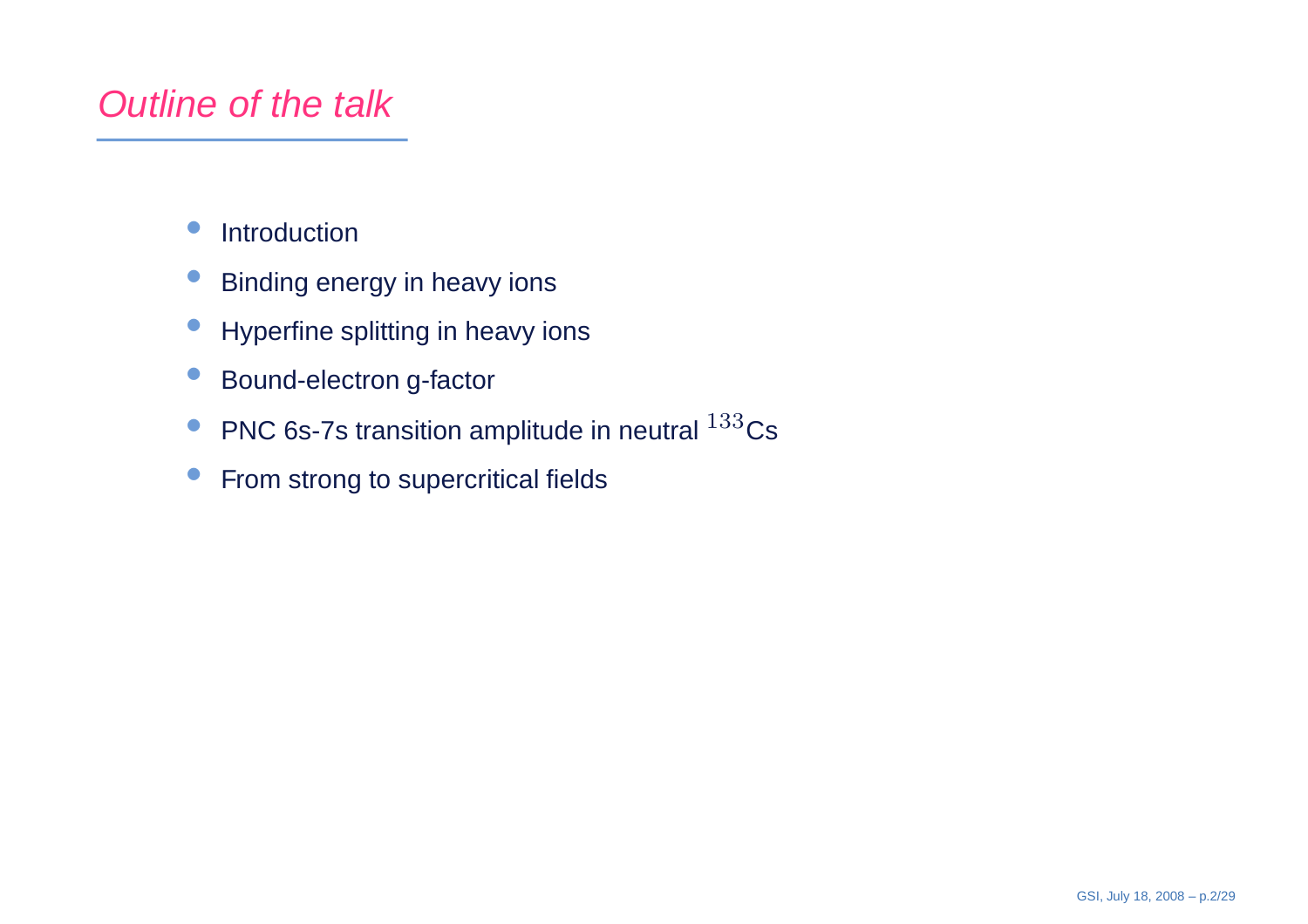## Heavy few-electron ions

 $N \ll Z$ ,

where  $Z$  is the nuclear charge number and  $N$  is the number of<br>electrons electrons.

To zeroth-order approximation:

$$
\left(-i\,\vec{\alpha}\,\vec{\nabla} + m\beta + V_{\rm C}(r)\,\right)\psi\left(\vec{r}\right) = E\,\psi\left(\vec{r}\right)
$$

Interelectronic-interaction and QED effects:

Interelectronic interaction Binding energy∼1 $Z$ <sup>,</sup> QEDBinding energy  $~^\sim$   $^\alpha$   $\approx$ 1137.

High-precision calculations are possible! In contrast to light atoms, the parameter  $\alpha Z$  is not small. In uranium:  $Z=92,\,\alpha Z\approx 0.7.$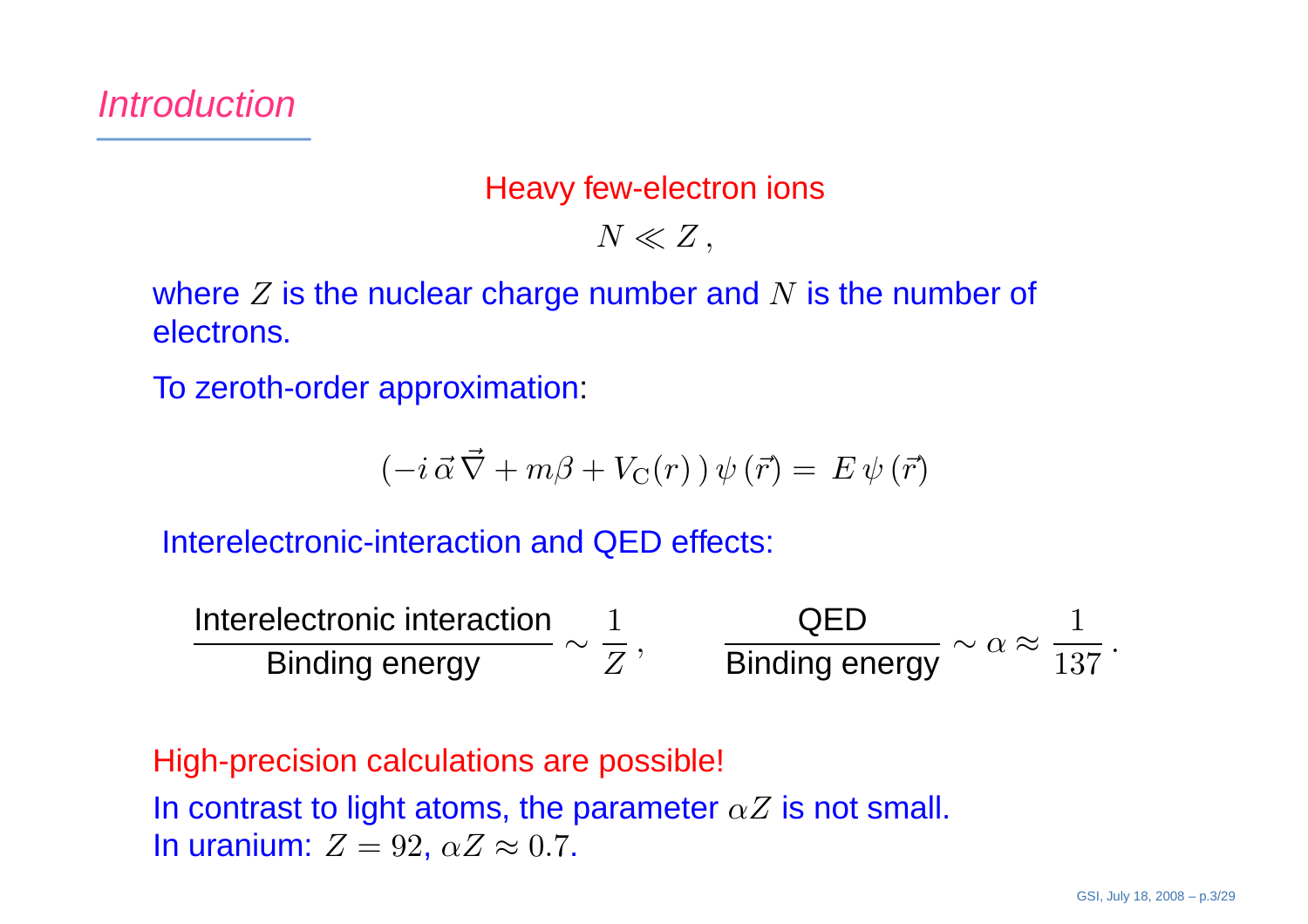## **Introduction**

## Heavy few-electron ions

Tests of QED to lowest orders in  $\alpha$  and to all orders in  $\alpha Z$ 

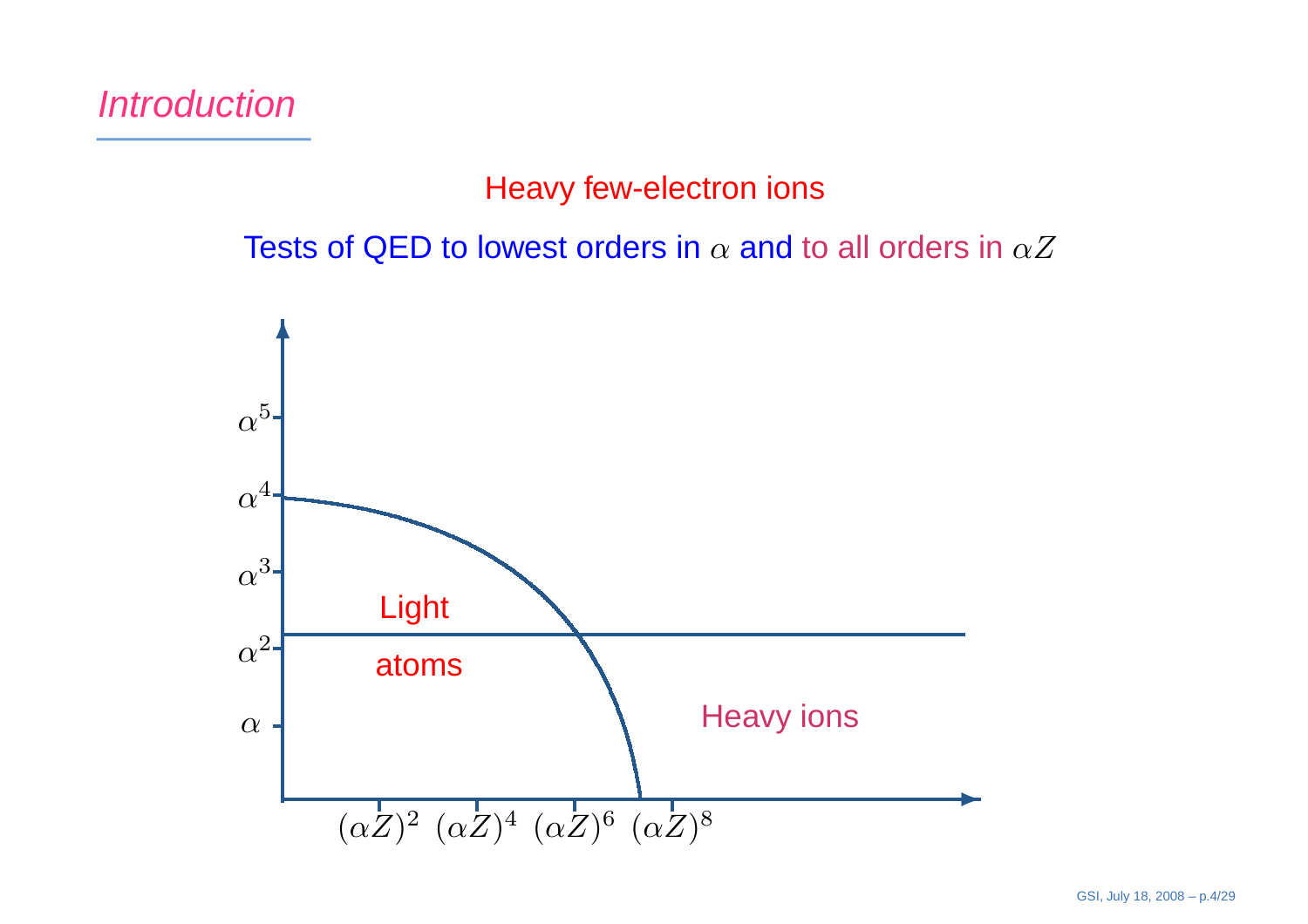# Theoretical problems:

a) technical

b) conceptual

c) physical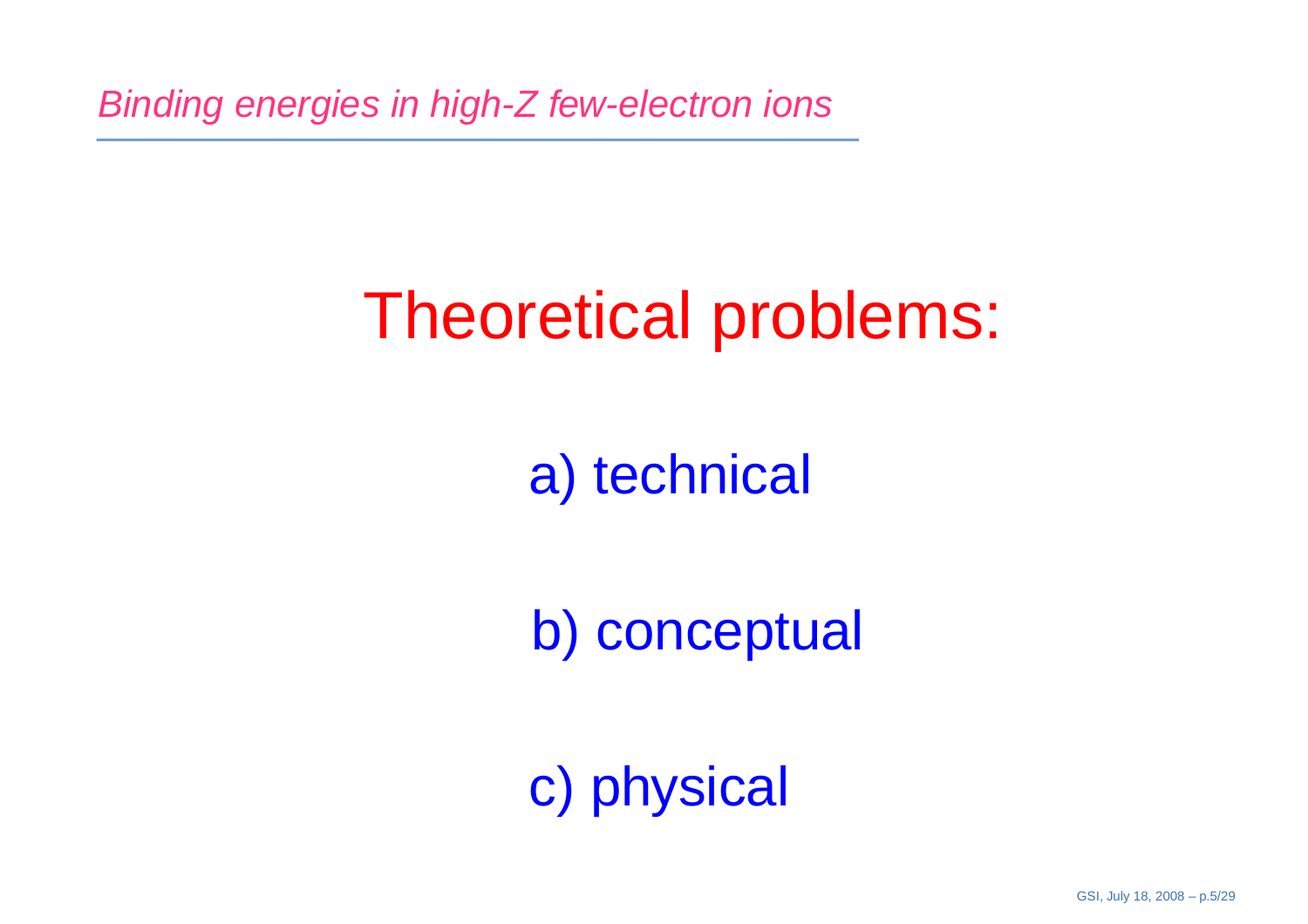a) Technical problems:

Calculations in the external field approximation  $(M \rightarrow \infty)$ 

First-order QED corrections





P.J. Mohr, Ann. Phys., 1974 G. Soff and P.J. Mohr, PRA, 1988 N.L. Manakov et al., JETP, 1989

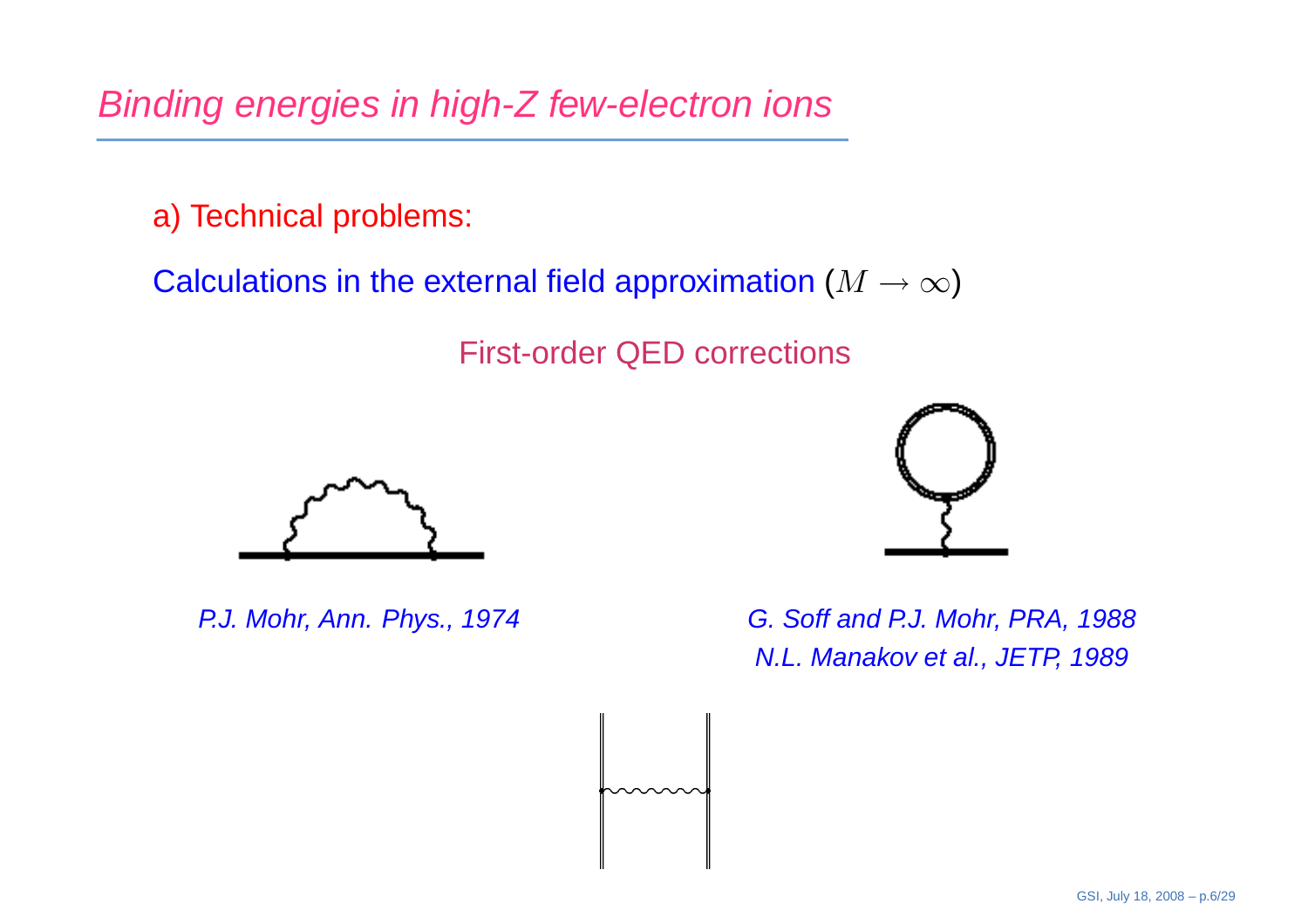Two- and three-electron second-order QED corrections



Recent progress: Evaluation of all these diagrams for excited states inHe-like ions *(A.N. Artemyev et. al., PRA, 2005)* and for B-like Ar *(A.N. Artemyev* et al., PRL, 2007).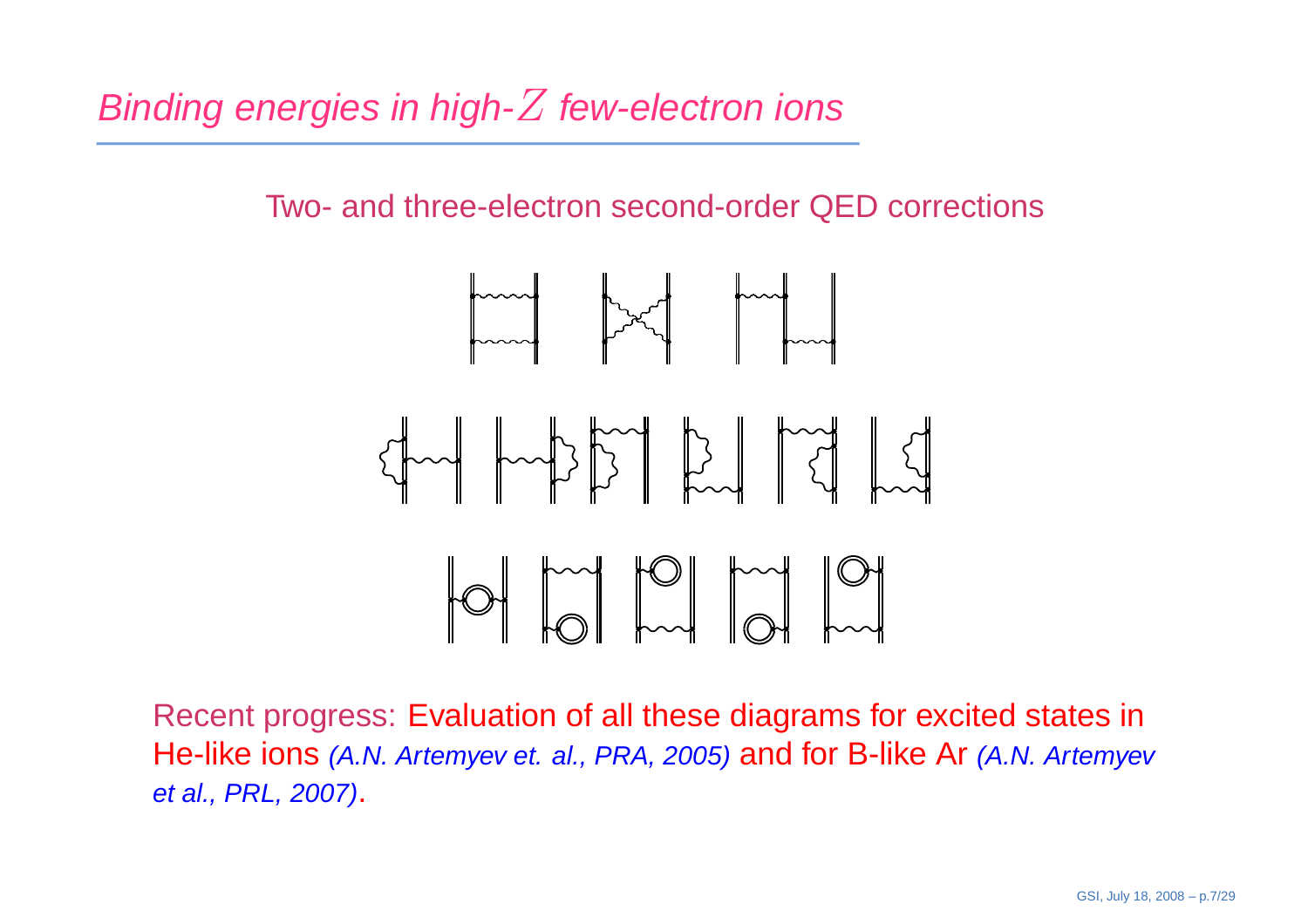One-electron second-order QED corrections



Recent progress: Evaluation of the two-loop self-energy diagrams(V.A. Yerokhin, P. Indelicato, and V.M. Shabaev, PRL, 2006).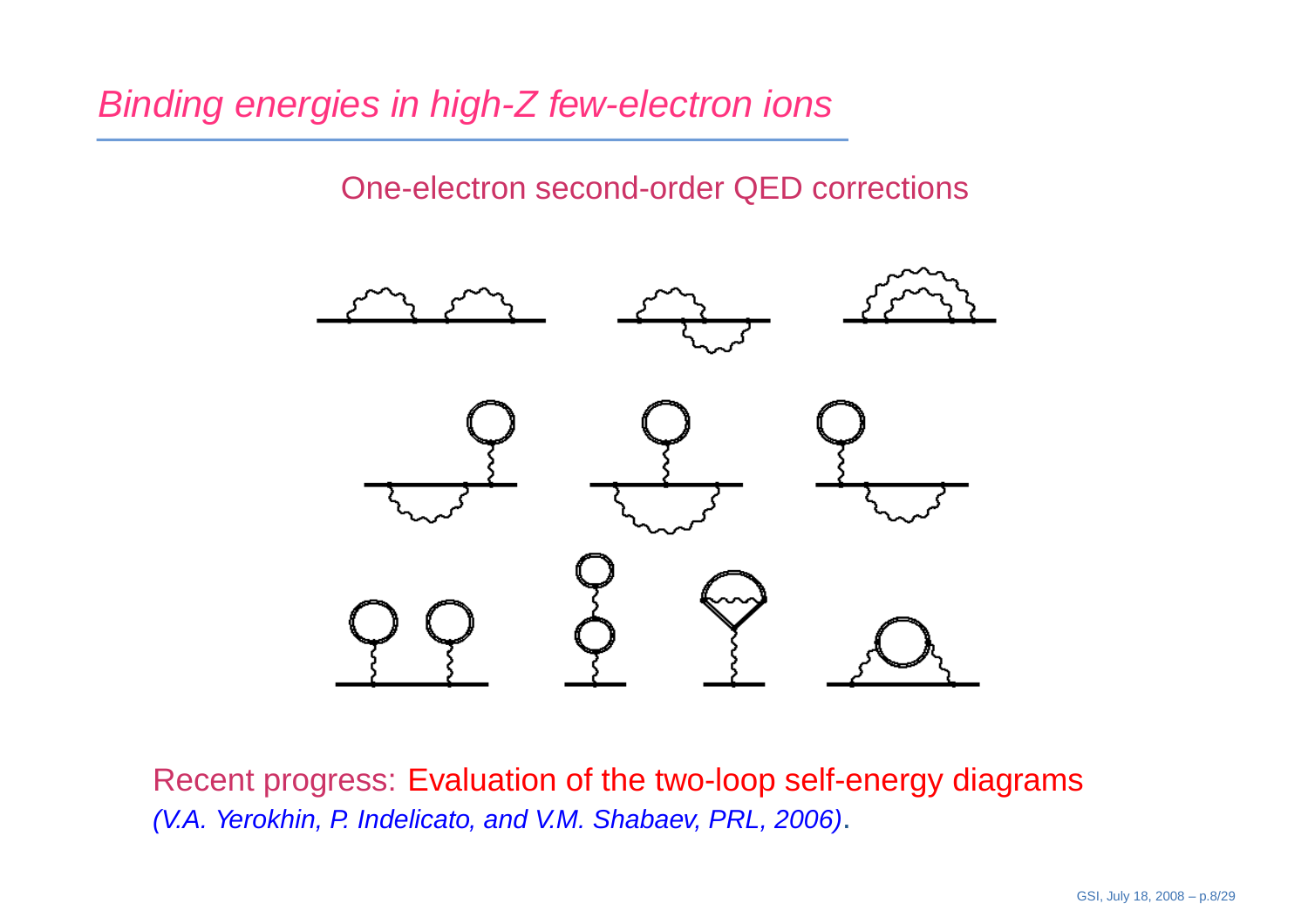b) Conceptual problems

Nuclear recoil effect

Nonrelativistic theory:  $m \rightarrow \mu = mM/(m+M)$ .

Recoil effect in the full relativistic theory



Does a closed formula for the recoil correction to all orders in  $\alpha Z$  exist?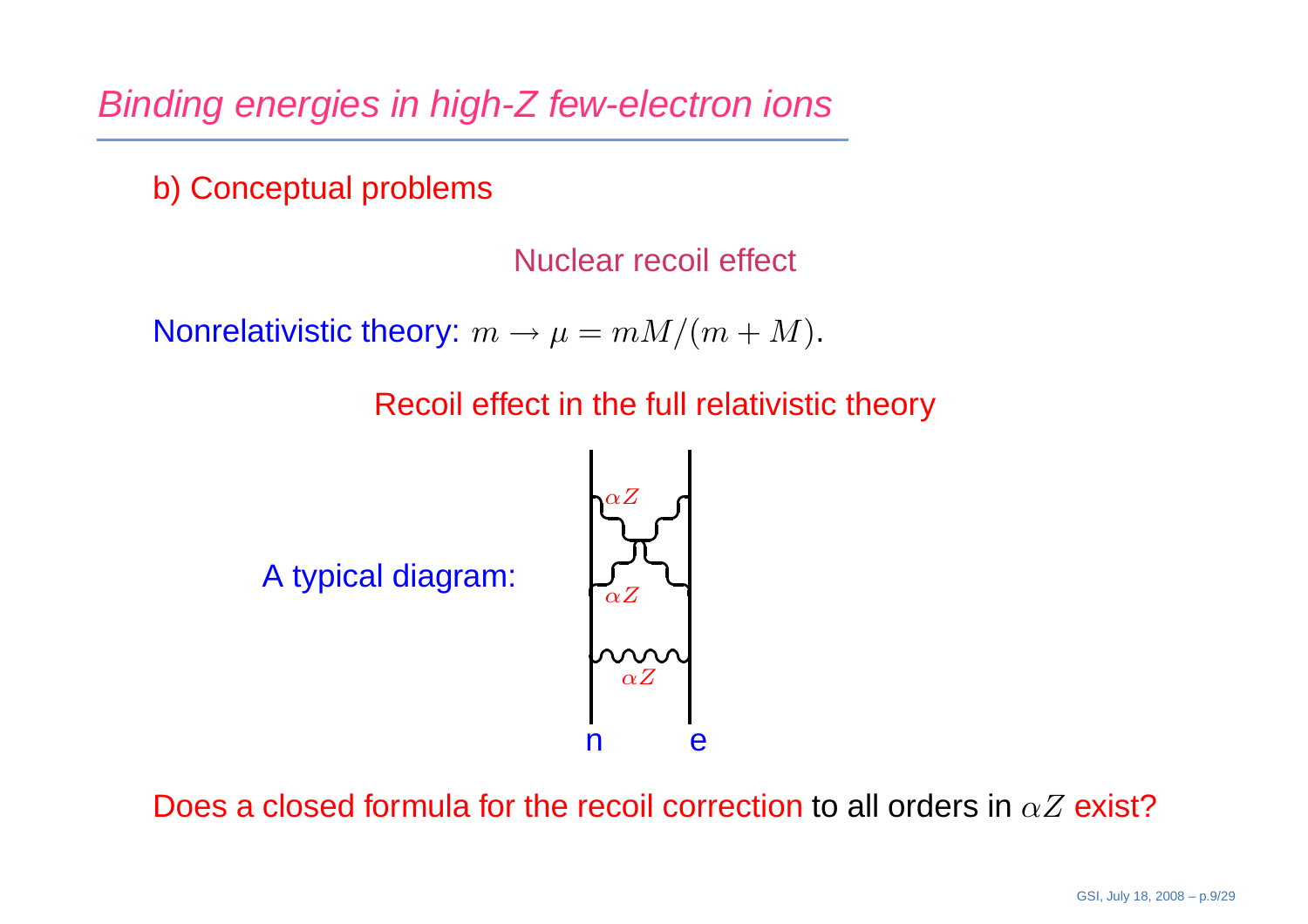Formula for the nuclear recoil effect to first order in  $m/M$  and to all<br>orders in a Z (VM, Shabaay Theor Math, Phys. 1985);  $\bm{{\mathsf{orders}}}$  in  $\alpha Z$  (V.M. Shabaev, Theor. Math. Phys., 1985):

$$
\Delta E = \Delta E_{\rm L} + \Delta E_{\rm H}
$$
\n
$$
\Delta E_{\rm L} = \frac{1}{2M} \langle a | [\vec{p}^2 - (\vec{D}(0) \cdot \vec{p} + \vec{p} \cdot \vec{D}(0))] | a \rangle,
$$
\n
$$
\Delta E_{\rm H} = \frac{i}{2\pi M} \int_{-\infty}^{\infty} d\omega \langle a | (\vec{D}(\omega) - \frac{[\vec{p}, V_{\rm C}]}{\omega + i0}) G(\omega + E_a) (\vec{D}(\omega) + \frac{[\vec{p}, V_{\rm C}]}{\omega + i0}) | a \rangle.
$$

Here  $\vec{p}$  is the momentum operator,  $G(\omega)$  is the Coulomb Green function,  $D_m(\omega) = -4\pi\alpha Z \alpha_l D_{lm}(\omega)$  , and  $D_{ik}(\omega,r)$  is the trans part of the photon propagator in the Coulomb gauge.  $-4\pi\alpha Z\alpha_lD_{lm}(\omega)\,,$  and  $D_{ik}(\omega, r)$  is the transverse

Extention to many-electron atoms: V.M. Shabaev, Sov. J. Nucl. Phys., 1988.

Numerical evaluation: A.N. Artemyev, V.M. Shabaev, V.A. Yerokhin, PRA, 1995.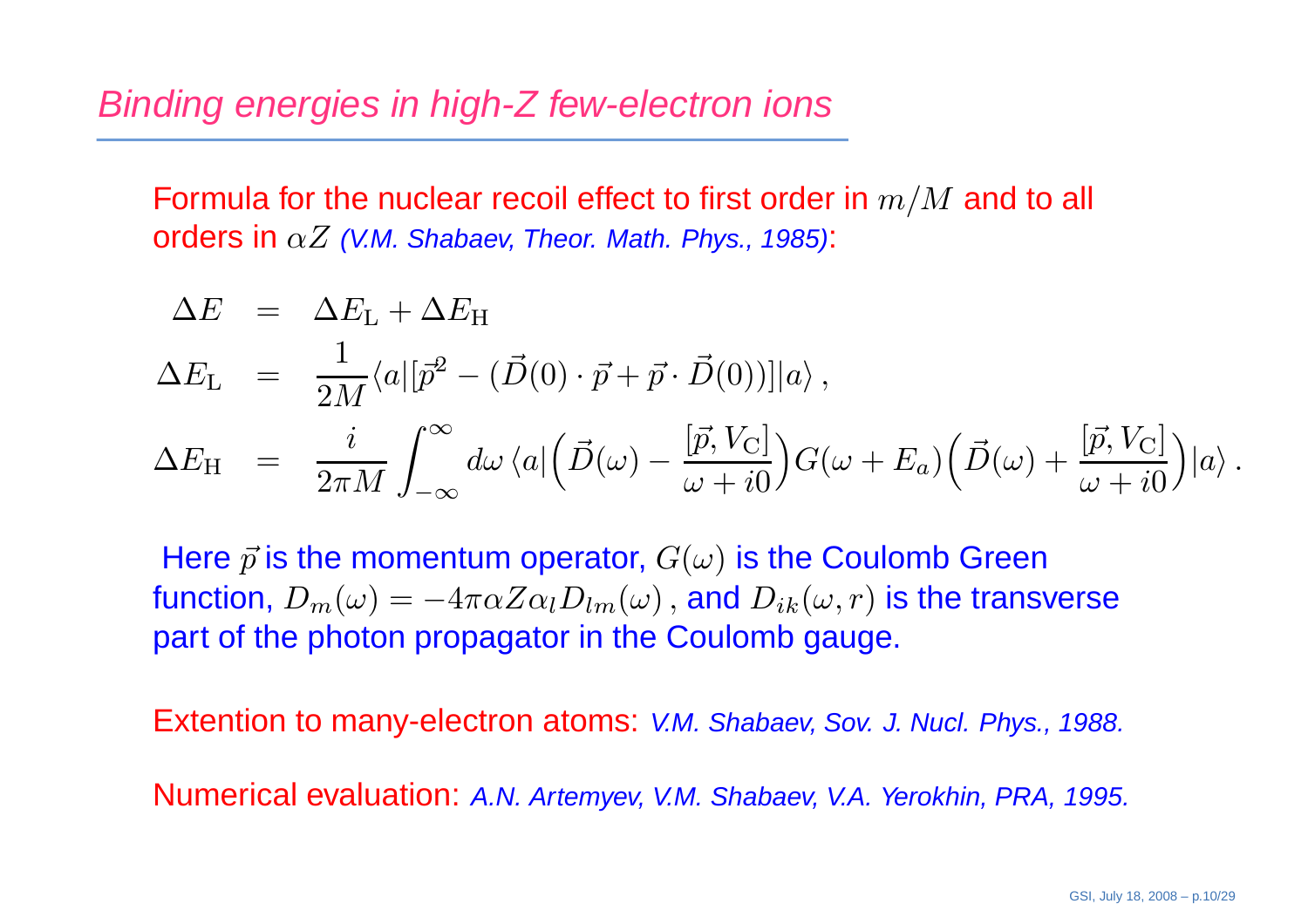c) Physical problems

Nuclear polarization effect

The interaction between the electron and the nucleons causes thenucleus to make virtual transitions to excited states.



Evaluation: G. Plunien and G. Soff, PRA, 1995; A.V. Nefiodov, L.N. Labzowsky, G. Plunien, and G. Soff, PLA, 1996.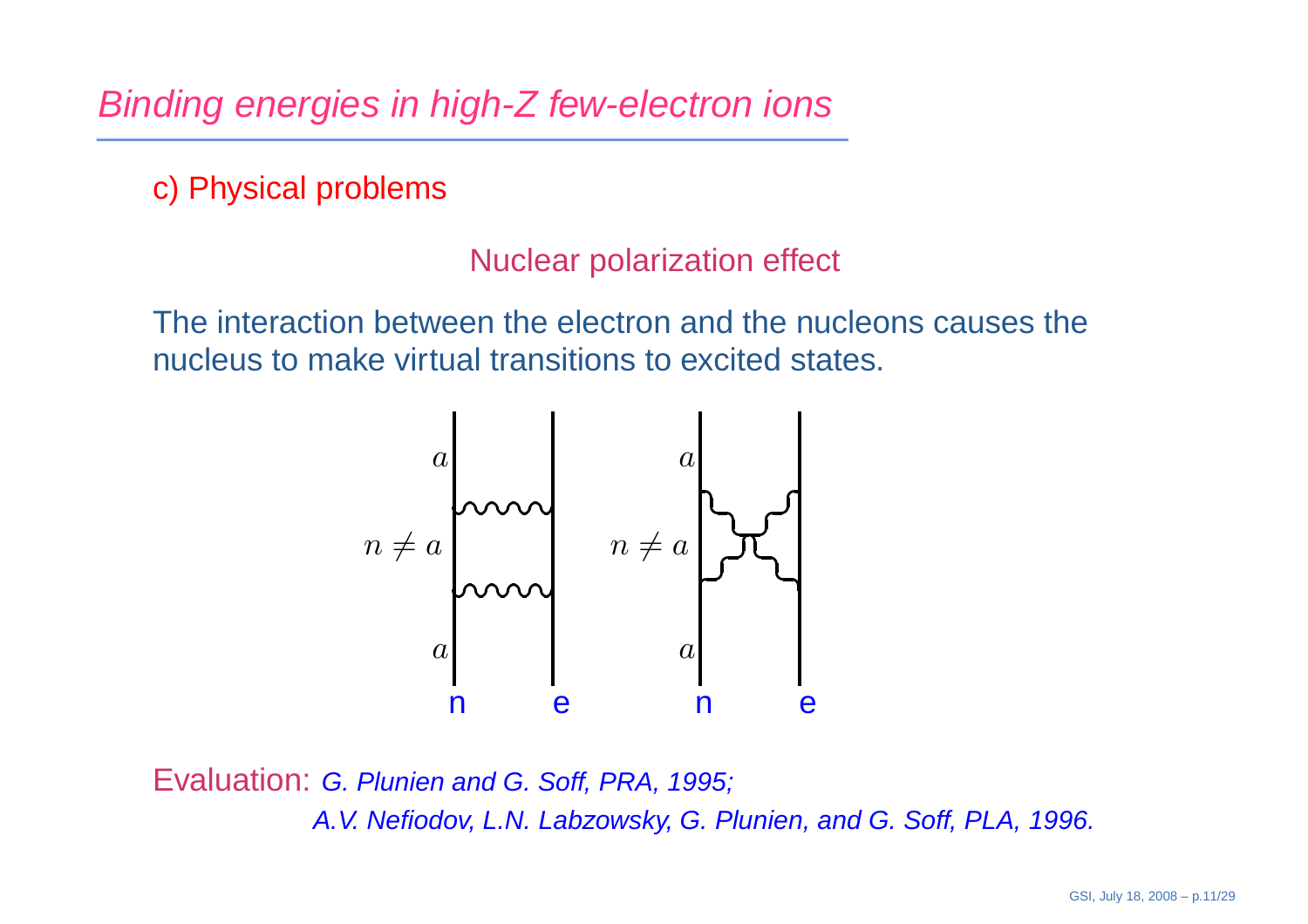## 1s Lamb shift in H-like uranium, in eV



Experiment: 460.2(4.6) eV(A. Gumberidze, T. Stöhlker, D. Banas et al., PRL, 2005)

Test of QED:  $\sim$  2%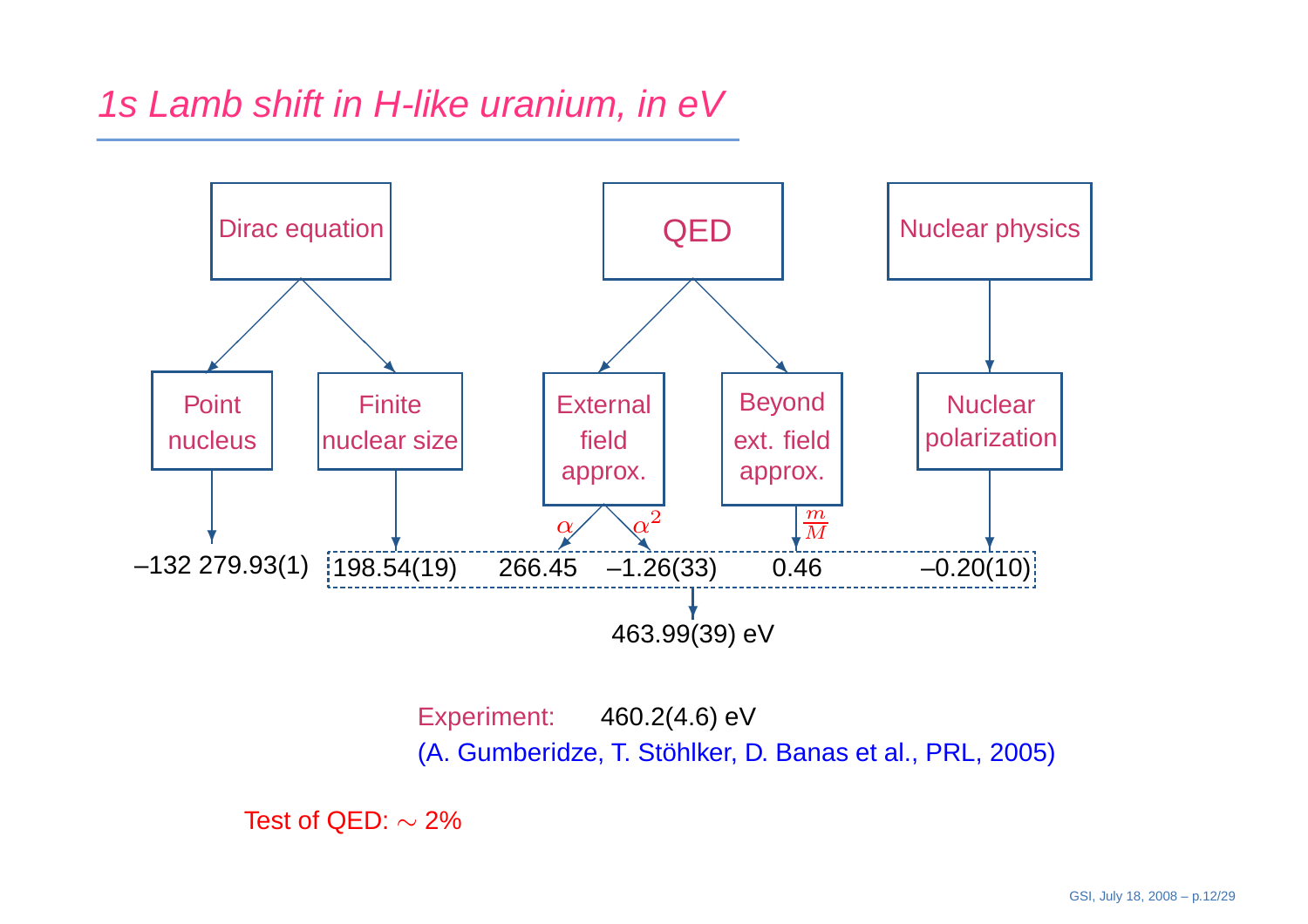$2p_{1/2}\text{-}2s$  transition energy in Li-like uranium, in eV



Experiment:280.645(15) eV (P. Beiersdorfer et al., PRL, 2005)

# Test of QED: <sup>∼</sup> 0.2%

∗ V.A. Yerokhin, P. Indelicato, and V.M. Shabaev, PRL, 2006

† Y.S. Kozhedub, O.V. Andreev, V.M. Shabaev et al., PRA, 2008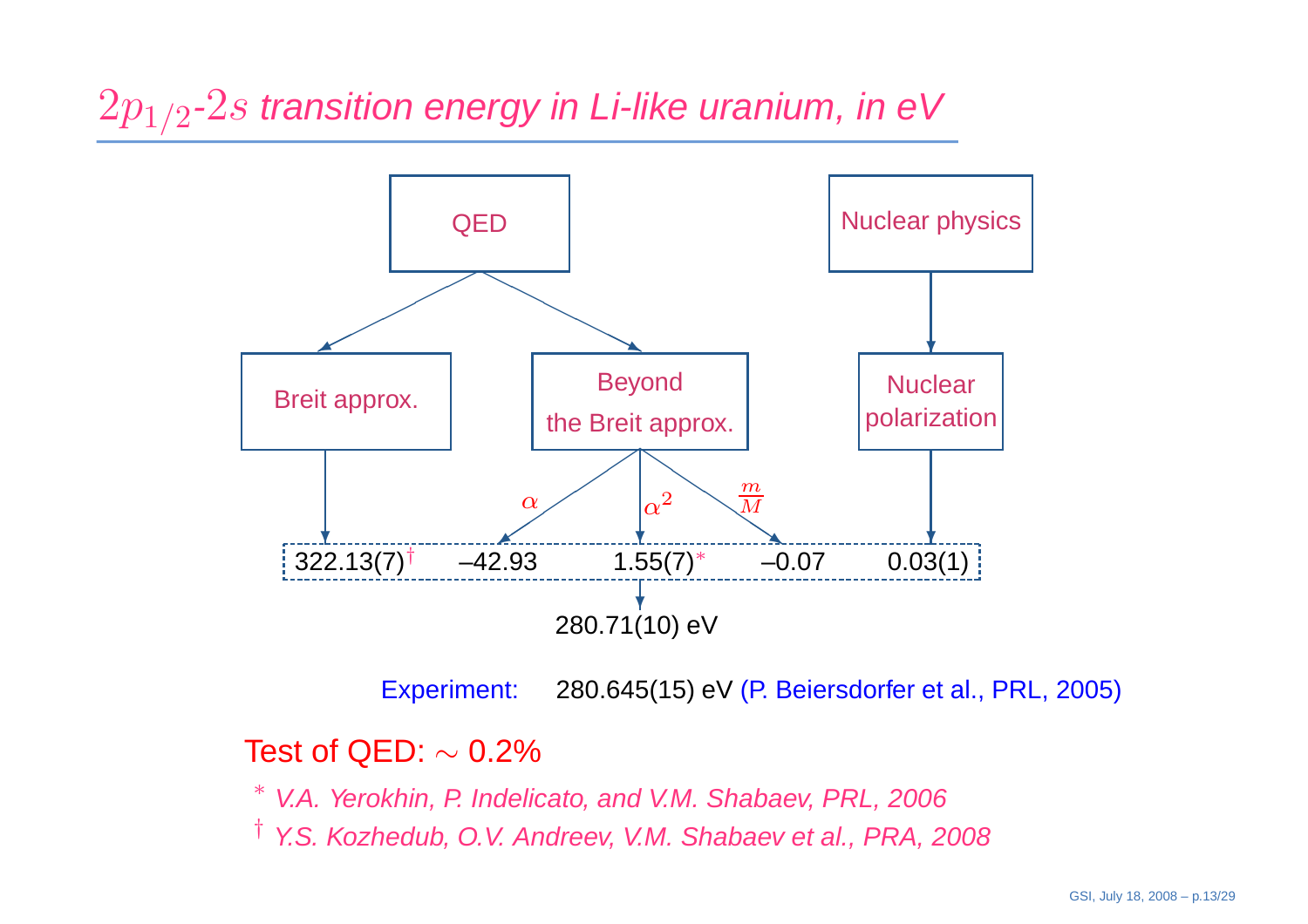## Hyperfine splitting in H-like ions

## **Experiment**

#### I. Klaft et al., PRL, 1994:  $^{209}Bi^{82+}$  $\Delta E^{\rm exp}$ =5.0840(8) eV

J. Crespo Lopez-Urritia et al., PRL, 1996; PRA, 1998:

| $165H066+$                 | $\Delta E^{\rm exp}$ =2.1645(6) eV  |
|----------------------------|-------------------------------------|
| $^{185}$ Re <sup>74+</sup> | $\Delta E^{\rm exp}$ =2.7190(18) eV |
| $^{187}$ Re <sup>74+</sup> | $\Delta E^{\rm exp}$ =2.7450(18) eV |

P. Seelig et al., PRL, 1998:

 $^{207}Ph^{81+}$  $\Delta E^{\rm exp}$ =1.2159(2) eV

P. Beiersdorfer et al., PRA, 2001:

 $^{203}$ Tl<sup>80+</sup>  $\Delta E^{\rm exp}$ =3.21351(25) eV  $\Delta E^{\rm exp}$ =3.24410(29) eV  $205T180+$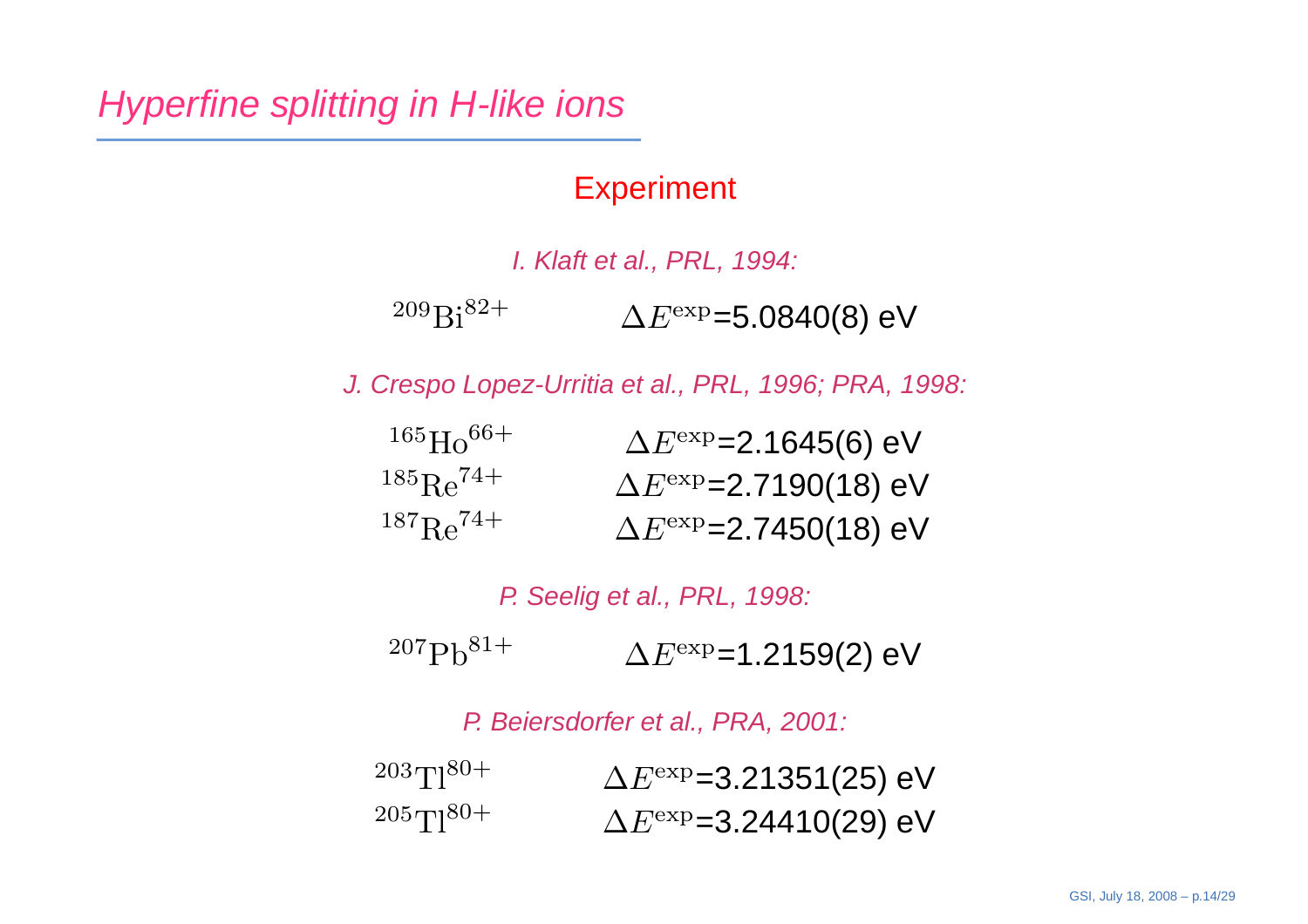Hyperfine splitting in H-like ions



$$
\Delta E = \Delta E_{\text{Dirac}} (1 - \varepsilon) + \Delta E_{\text{QED}} ,
$$

where  $\varepsilon$  is the nuclear magnetization distribution correction (the Bohr-Weisskopf effect)

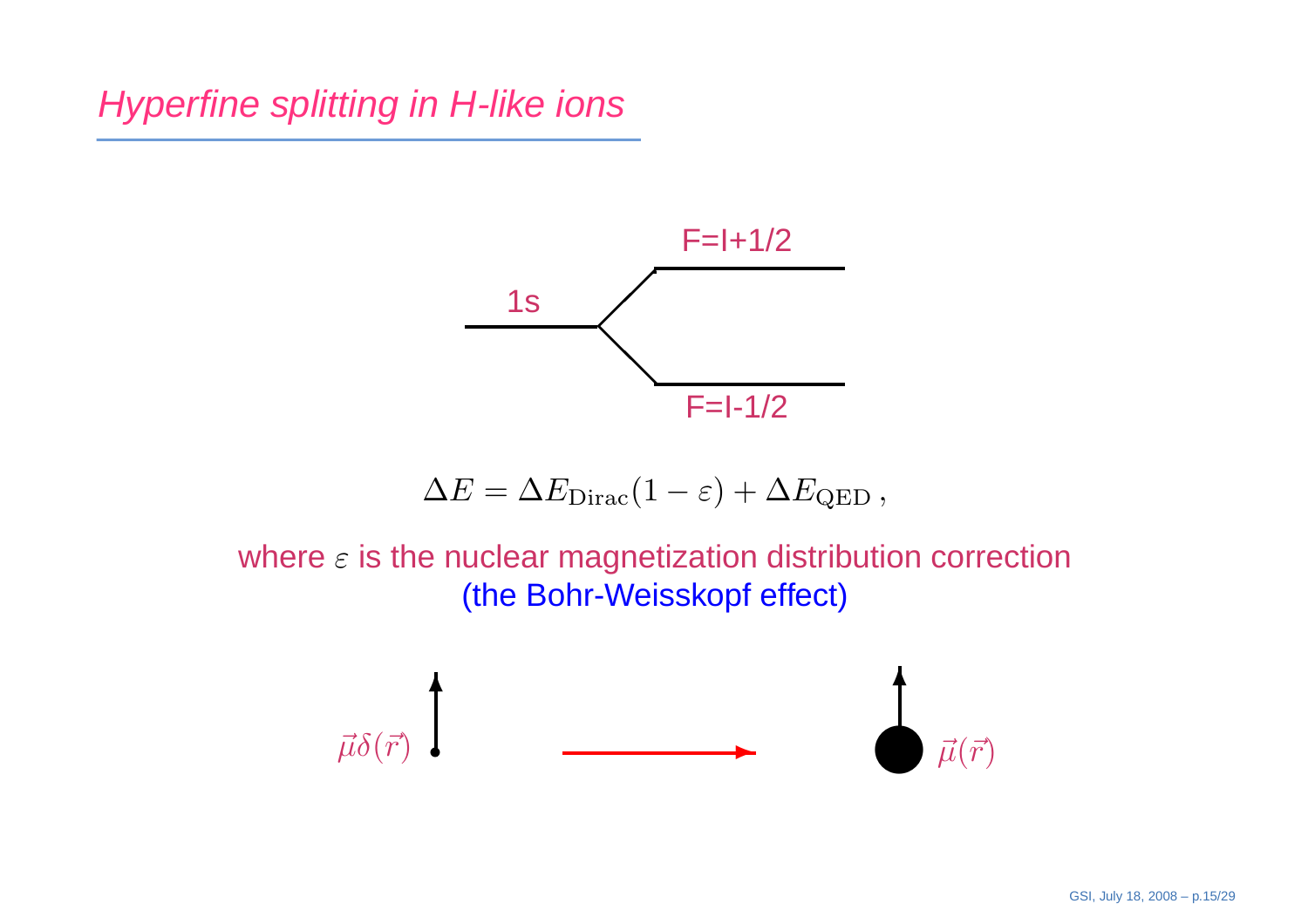Hyperfine splitting in H-like Bi



- $^{\circ}$  M. Tomaselli et al., PRC, 1995
- ? V.M. Shabaev et al., PRA, 1997
- $^\diamond$  R.A. Sen'kov and V.F. Dmitriev, Nuc. Phys. A, 2002
- $^\dagger$  A.A. Elizarov et al., NIMB, 2005

Exp.: I. Klaft et al., PRL, <sup>1994</sup>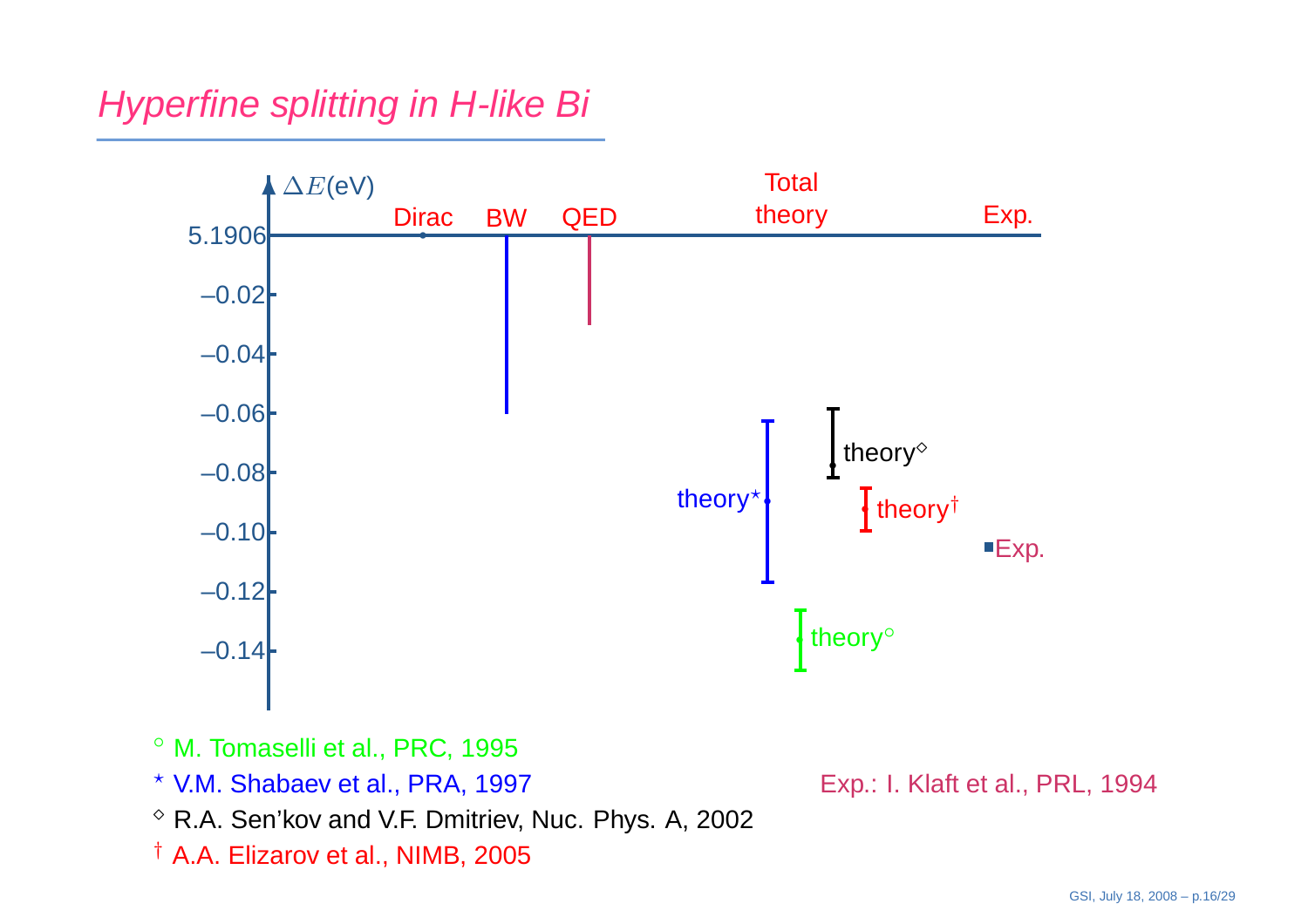Tests of QED in HFS study

We consider (V.M. Shabaev et al., PRL, 2001)

 $\Delta' E = \Delta E^{(2s)} - \xi \Delta E^{(1s)},$ 

 $\Delta E^{(1s)}$  is the HFS in H-like ion and  $\Delta E^{(2s)}$  is the HFS in Li-like ion. In the case of Bi,  $\xi = 0.16885$ .

Theoretical contributions to  $\Delta'E,$  in meV, for Bi

| non-QED           | $-61.52(4)$ |  |
|-------------------|-------------|--|
| QED               | 0.24(1)     |  |
| Total             | $-61.27(4)$ |  |
| <b>Experiment</b> |             |  |

This method has <sup>a</sup> potential to test QED on level of <sup>a</sup> few percent, provided the HFS is measured to accuracy  $\sim 10^{-6}$ .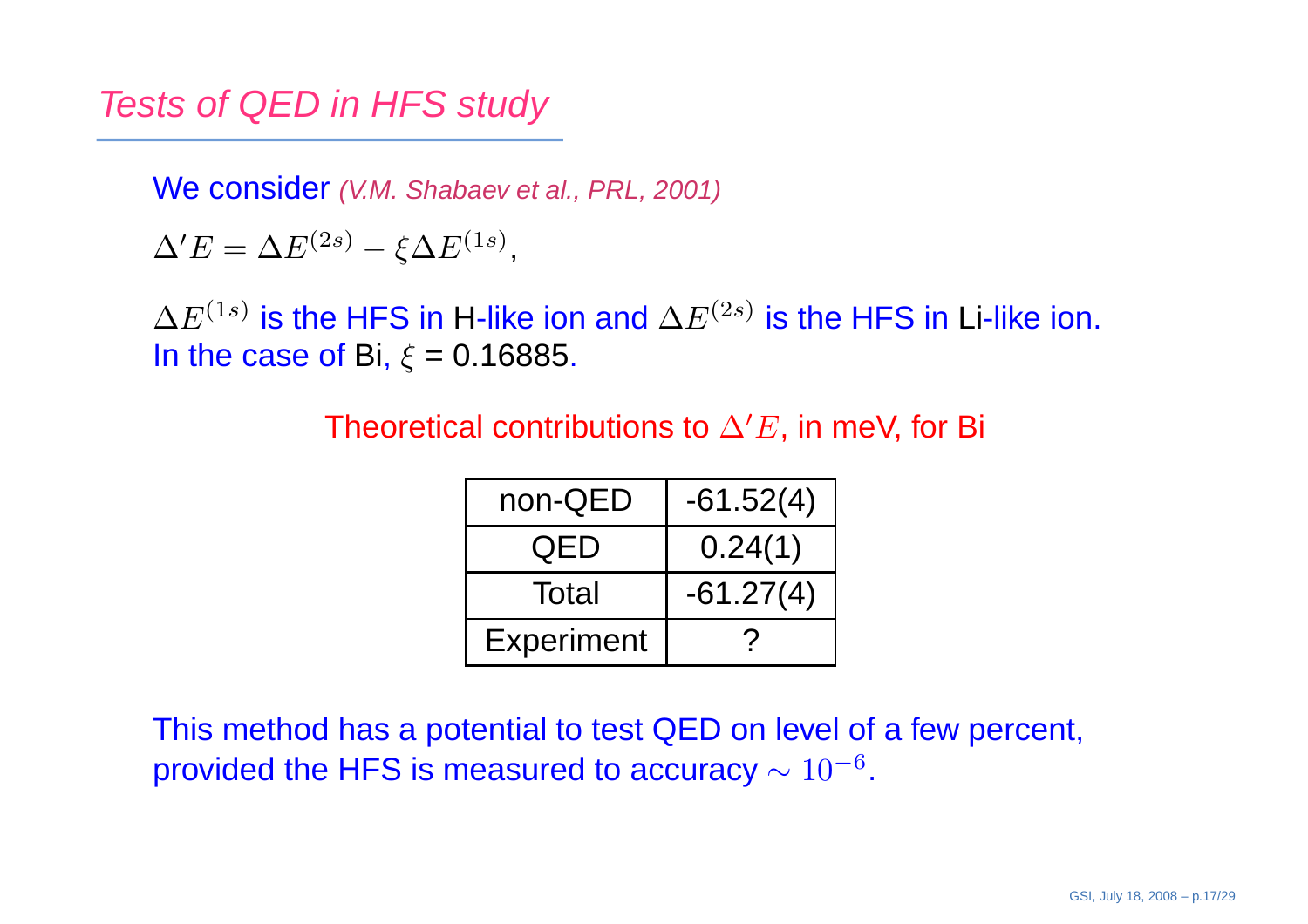Definition:  $\Delta E = g\,(|e|\hbar/2m_e)BM_z$  .

High-precision measurement of the g-factor of  ${}^{12}C^{5+}$  using a single ion confined in a Penning ion trap *(H. Häffner et al., PRL, 2000)*:

 $g_{\rm exp} = 2(\omega_L/\omega_c)(m_e/M)(q/|e|) = 2.001\,041\,596\,3\,(10)(44)$  .

Here  $\omega_c = (q/M)B$  is the cyclotron frequency,  $\omega_L = \Delta E/\hbar, \, M$  is the<br>ion mass, and  $a$  is the ion charge. The second uncertainty (44) is du ion mass, and  $q$  is the ion charge. The second uncertainty (44) is due to the uncertainty of the  $(m_e/M)$  ratio.

## Theory, 2000:

 $g_{\rm{theo}} = 2.001\,041\,589\,8\,(38)(10)\,,$ 

where the first entry (38) is due to the higher-order relativistic recoil effect and the second one (10) is due to the QED correction.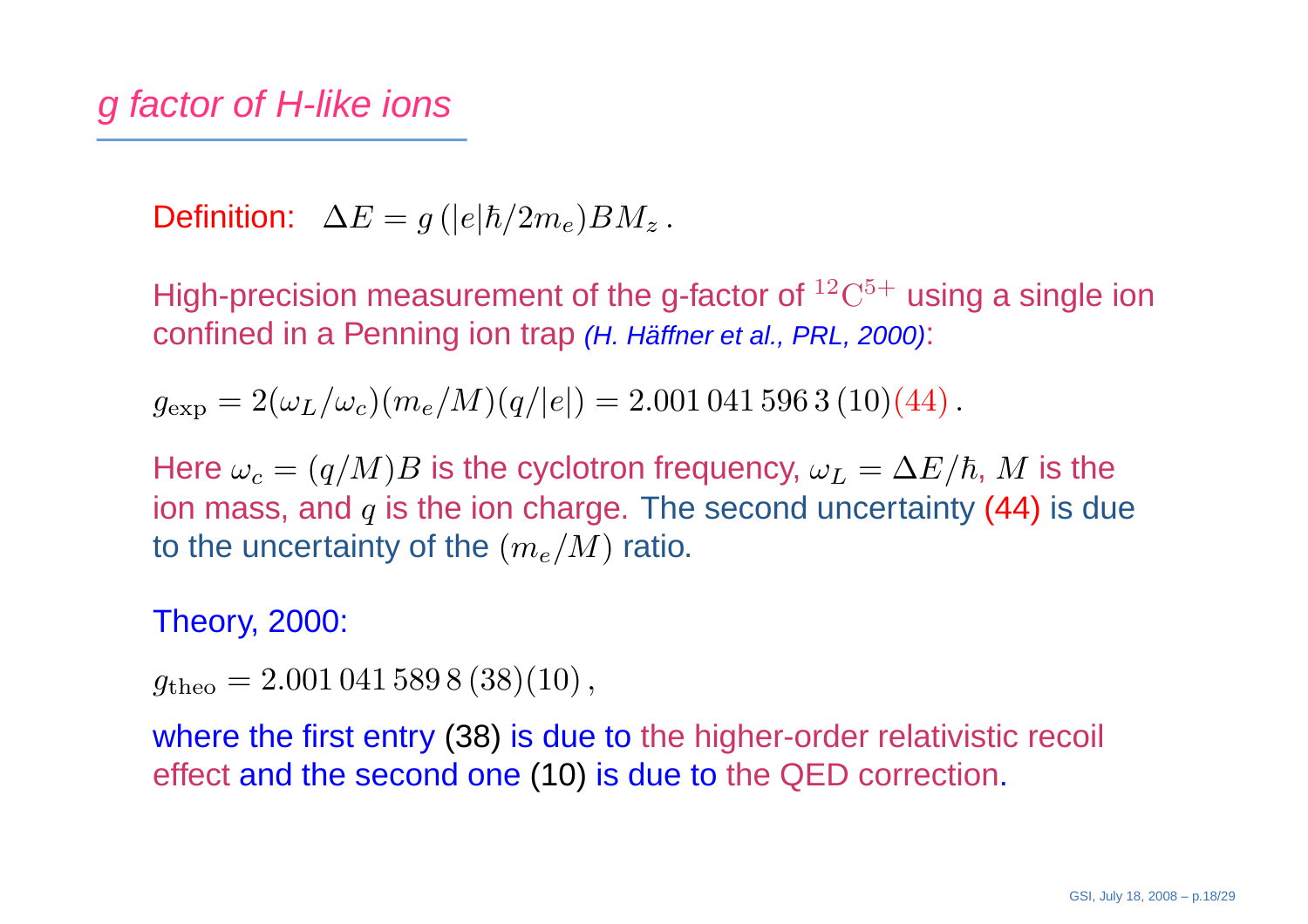Formula for the nuclear recoil effect on the  $g$ -factor of an H-like ion to first order in  $m/M$  and to all orders in  $\alpha Z$  (V.M. Shabaev, PRA, 2001):

$$
\Delta g = \frac{1}{\mu_0 m_a} \frac{i}{2\pi M} \int_{-\infty}^{\infty} d\omega \left[ \frac{\partial}{\partial \mathcal{H}} \langle a | [\vec{p} - \vec{D}(\omega) + e\vec{A}_{\text{cl}}] \right] \times G(\omega + E_a) [\vec{p} - \vec{D}(\omega) + e\vec{A}_{\text{cl}}]|a\rangle \bigg]_{\mathcal{H}=0}.
$$

Here  $\mu_0$  is the Bohr magneton,  $m_a$  is the angular momentum projection,  $\vec{A}_{\rm cl}=[\vec{\mathcal{H}}\times\vec{r}]/2$  is the vector potential of the hor magnetic field  $\vec{\mathcal{H}}$  directed along the  $z$  axis. It is implied that all  $\operatorname{cl}$  $\vec{H}=[\vec{\mathcal{H}}\times\vec{r}]/2$  is the vector potential of the homogeneous quantities are calculated in the presence of the magnetic field.

Numerical evaluation: V.M. Shabaev and V.A. Yerokhin, PRL, 2002.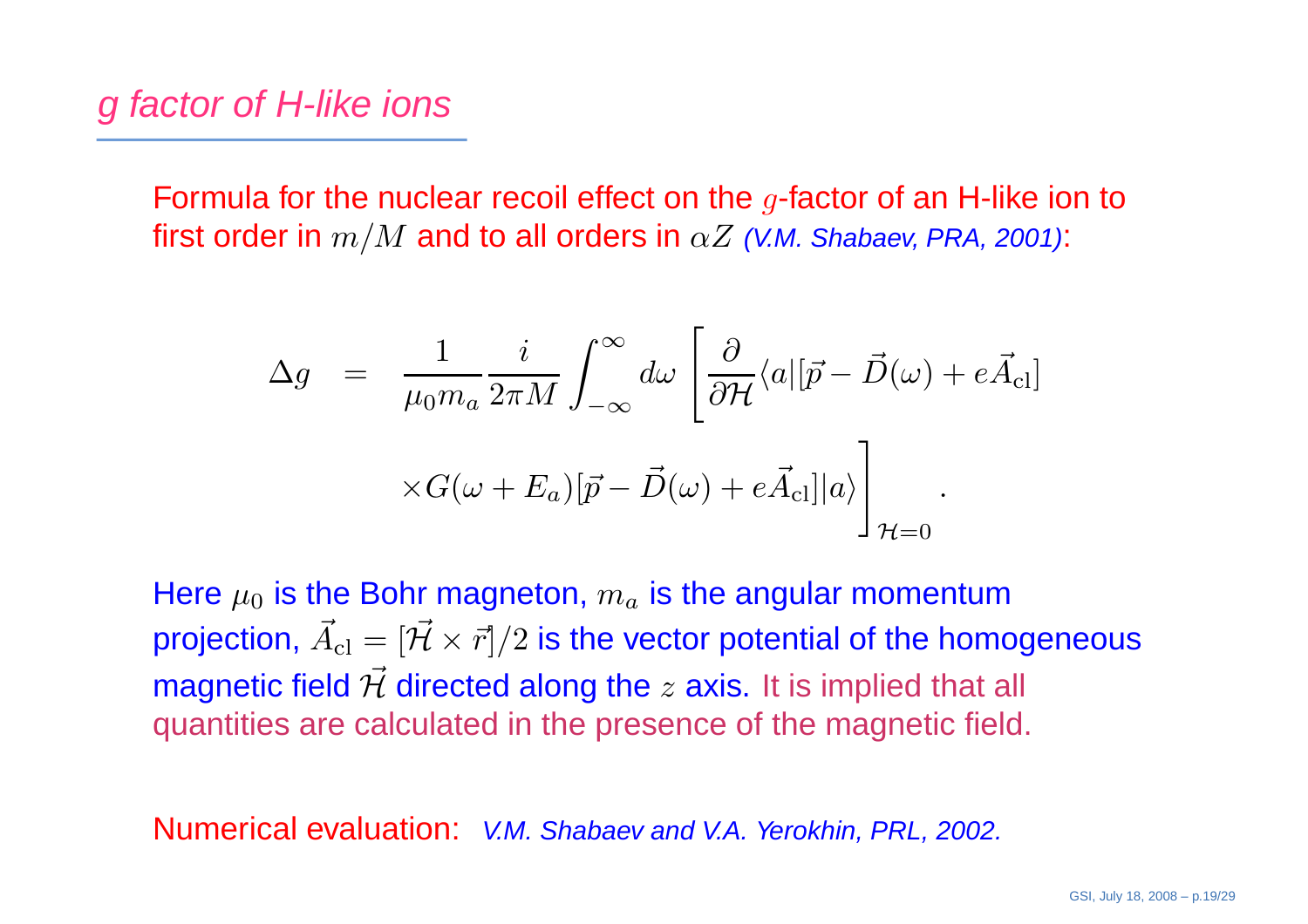# g factor of H-like ions

## g factor of  $12^{\circ}C^{5+}$

| Dirac value (point nucleus) | 1.998 721 354 39(1)       |  |  |
|-----------------------------|---------------------------|--|--|
| <b>Free QED</b>             | $0.002$ 319 304 37(1)     |  |  |
| Binding QED [1]             | 0.00000084340(3)          |  |  |
| Recoil [2]                  | 0.000 000 087 62          |  |  |
| <b>Nuclear size</b>         | 0.000 000 000 41          |  |  |
| <b>Total theory</b>         | 2.001 041 590 18(3)       |  |  |
| <b>Experiment [3]</b>       | $2.001$ 041 596 3(10)(44) |  |  |

[1] K. Pachucki et al., PRA, 2005; V.A. Yerokhin et al., PRL, 2002. [2] V.M. Shabaev, PRA, 2001; V.M. Shabaev and V.A. Yerokhin, PRL, 2002.  $\bm{\left[ 3\right] }$  H. Häffner et al., PRL, 2000.

Determination of the electron mass:  $m_e$ =0.000 548 579 909 32(29) u.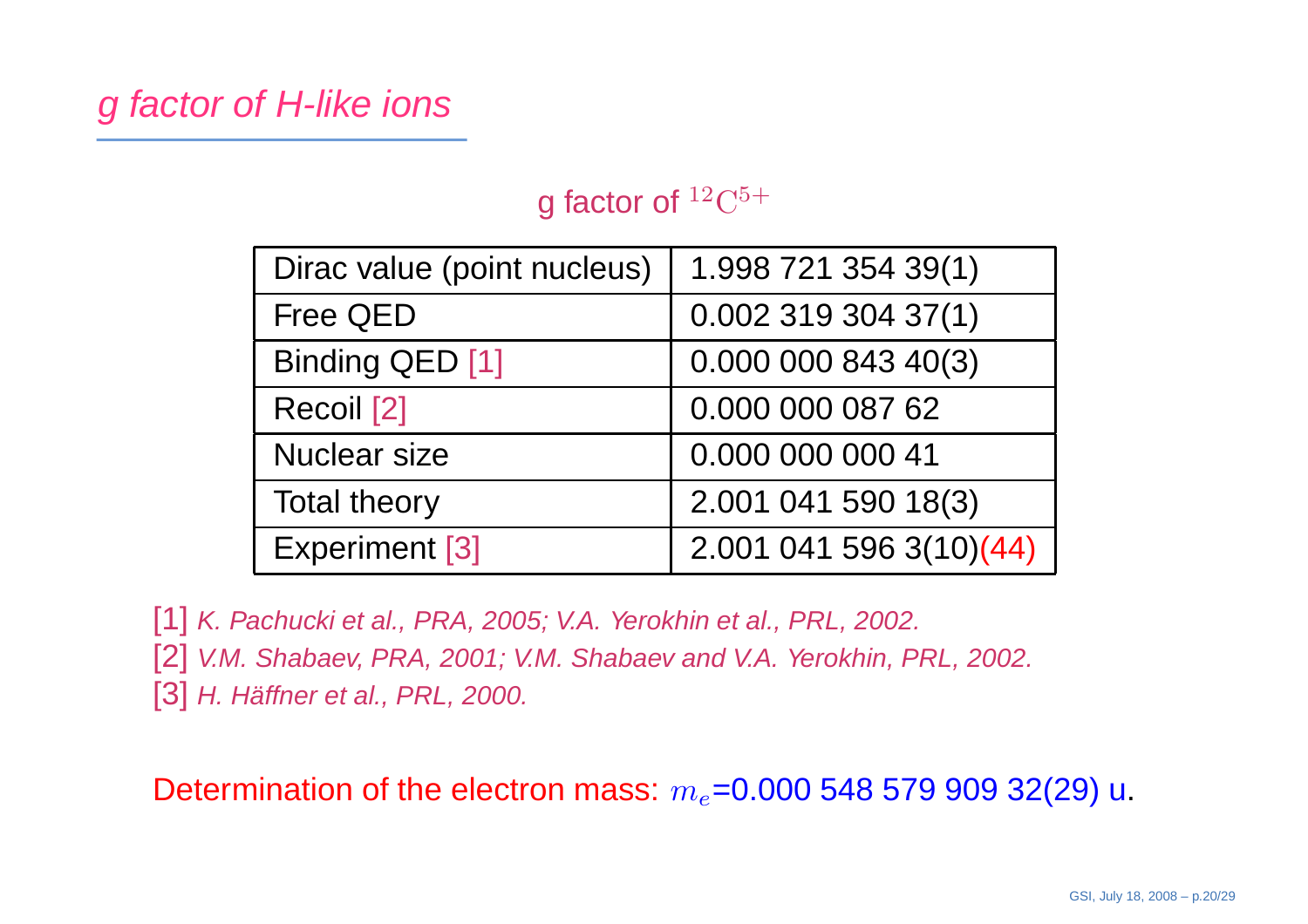g-factor of heavy ions: a new access to  $\alpha$ 

We consider <sup>a</sup> specific difference of the g-factors of B- and H-like lead(V.M. Shabaev, D.A. Glazov, N.S. Oreshkina, A.V. Volotka et al., PRL, 2006):

$$
g' = g^{[(1s)^2(2s)^2 2p_{1/2}]} - \xi g^{[1s]},
$$

where  $\xi=0.0097416$  is chosen to cancel the nuclear size effect.

The uncertainties of  $g'\approx 0.585$  for Pb due to various effects:

| <b>Effect</b>                      | $\delta q'$           | $\delta q'/q'$        |
|------------------------------------|-----------------------|-----------------------|
| $1/\alpha = 137.035999084(51)^{*}$ | $0.6 \times 10^{-10}$ | $1.0 \times 10^{-10}$ |
| Nuc. polarization                  | $0.6 \times 10^{-10}$ | $1.0 \times 10^{-10}$ |

∗ D. Hanneke, S. Foqwell, G. Gabrielse, PRL, 2008

This method can provide a determination of  $\alpha$  to an accuracy which is comparable to that of the value recently obtained by G. Gabrielse et al.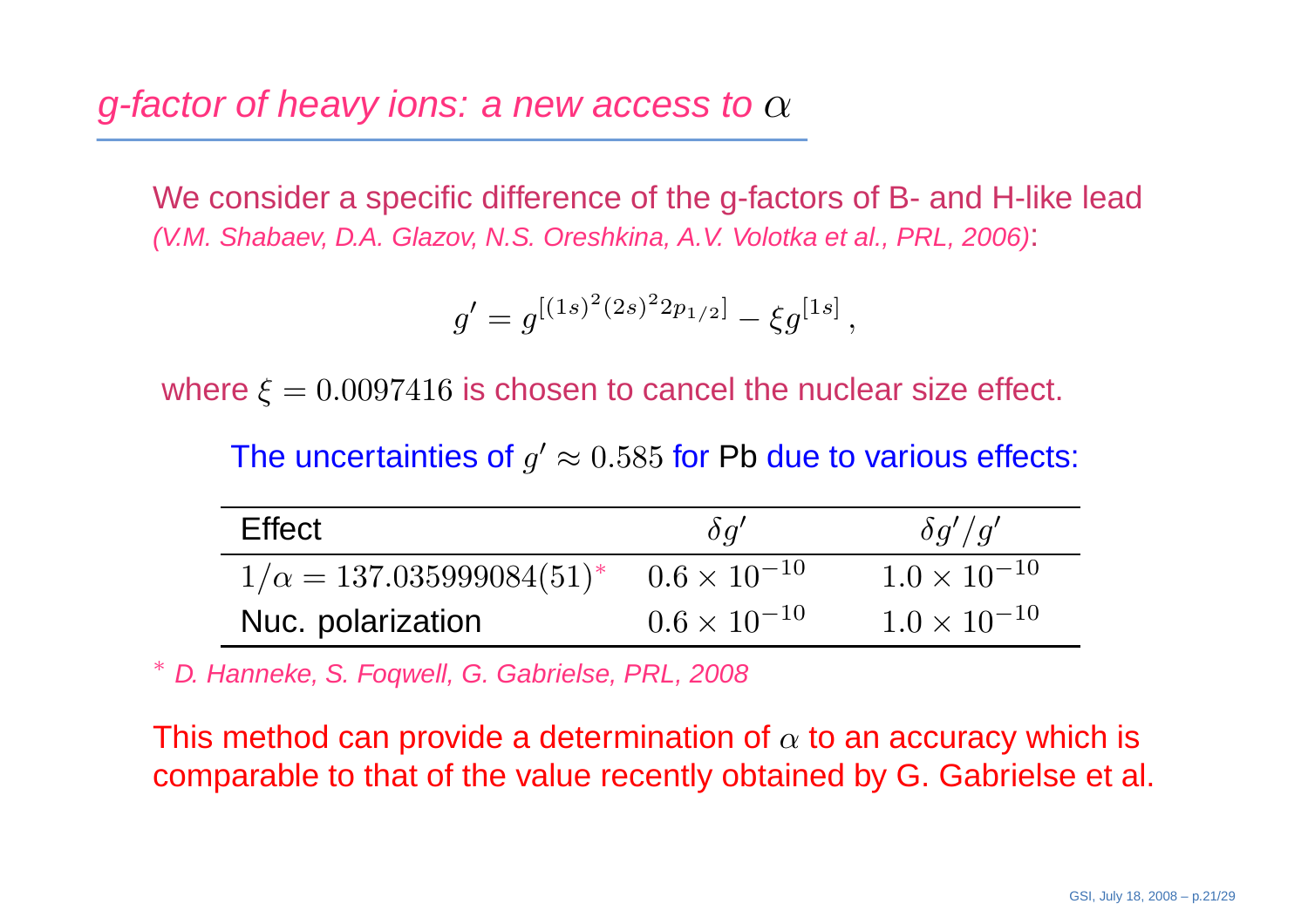Basic idea (M.A. Bouchiat and C. Bouchiat, J. Phys. (Paris), 1974):



The nuclear spin-independent weak interaction:

$$
H_W=-\frac{G_{\rm F}}{2\sqrt{2}}Q_W\rho_N(r)\gamma_5\,.
$$

Wave function:  $\psi \rightarrow \psi + i\eta \psi'$ . Transition amplitude:  $A \rightarrow A + i \eta A'$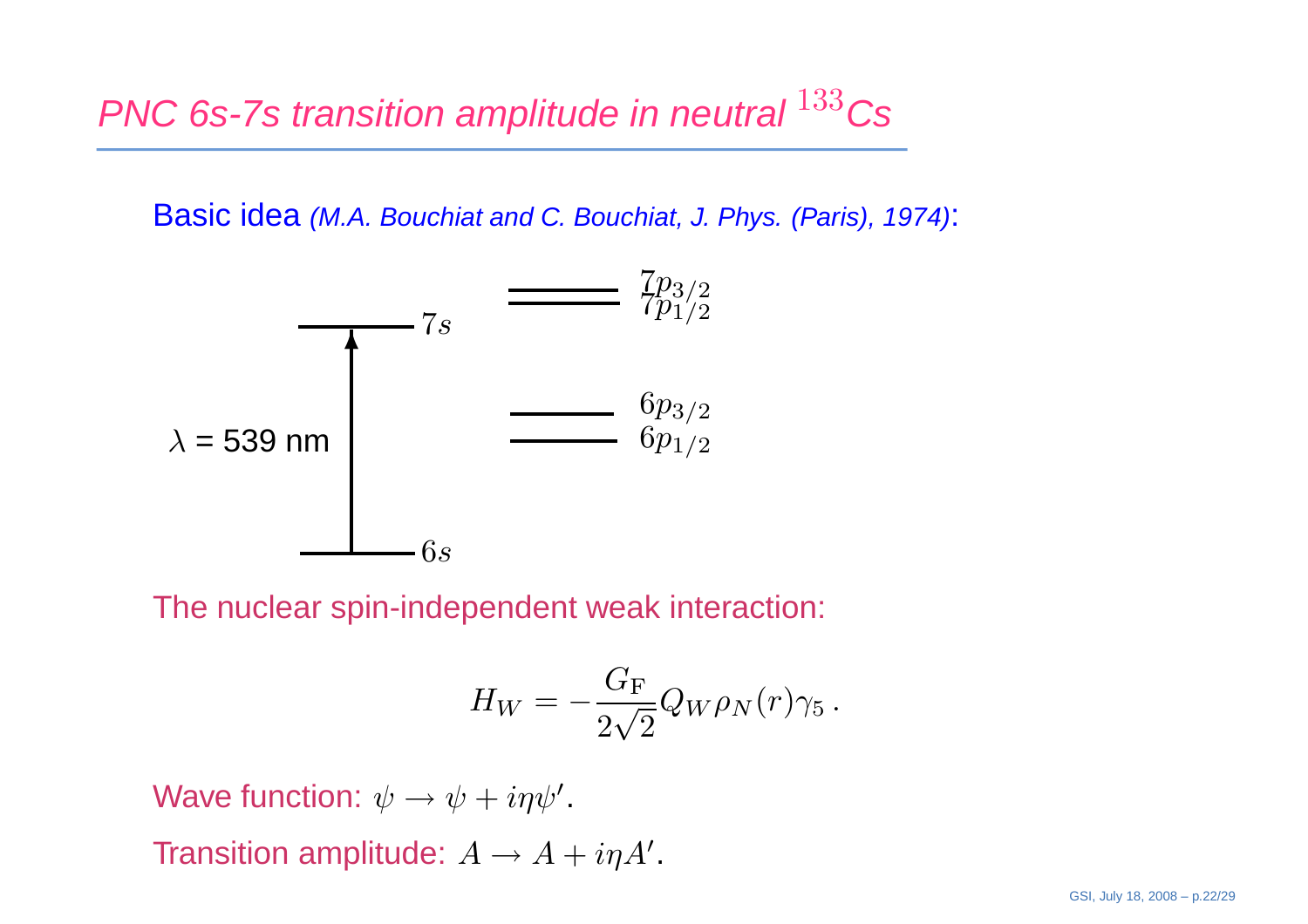The most precise measurement of the ratio of the PNC amplitude tothe Stark-induced amplitude  $\beta$  (C.S. Wood et al., Science, 1997.):

$$
\frac{\text{Im} E1_{\text{PNC}}}{\beta} = -1.5939(56) \frac{mV}{cm}.
$$

Accurate measurement of  $\beta$ : S.C. Bennett and C.E. Wieman, PRL, 1999.

These experiments stimulated improvements of the theory: Breit interaction: A. Derevianko, PRL, 2000, M.G. Kozlov et al., PRL, 2001. New atomic structure calculations: V.A. Dzuba et al., PRD, 2002. Vacuum polarization correction: W.R. Johnson et al., PRL, 2002.

Comparison of this theory with the experiment gave the weak chargeof  $^{133}\mathrm{Cs}$  which deviated by 2 $\sigma$  from the SM prediction.

Calculations of the self-energy corrections to the  $6s-7s$  PNC transition ampitude became very urgent !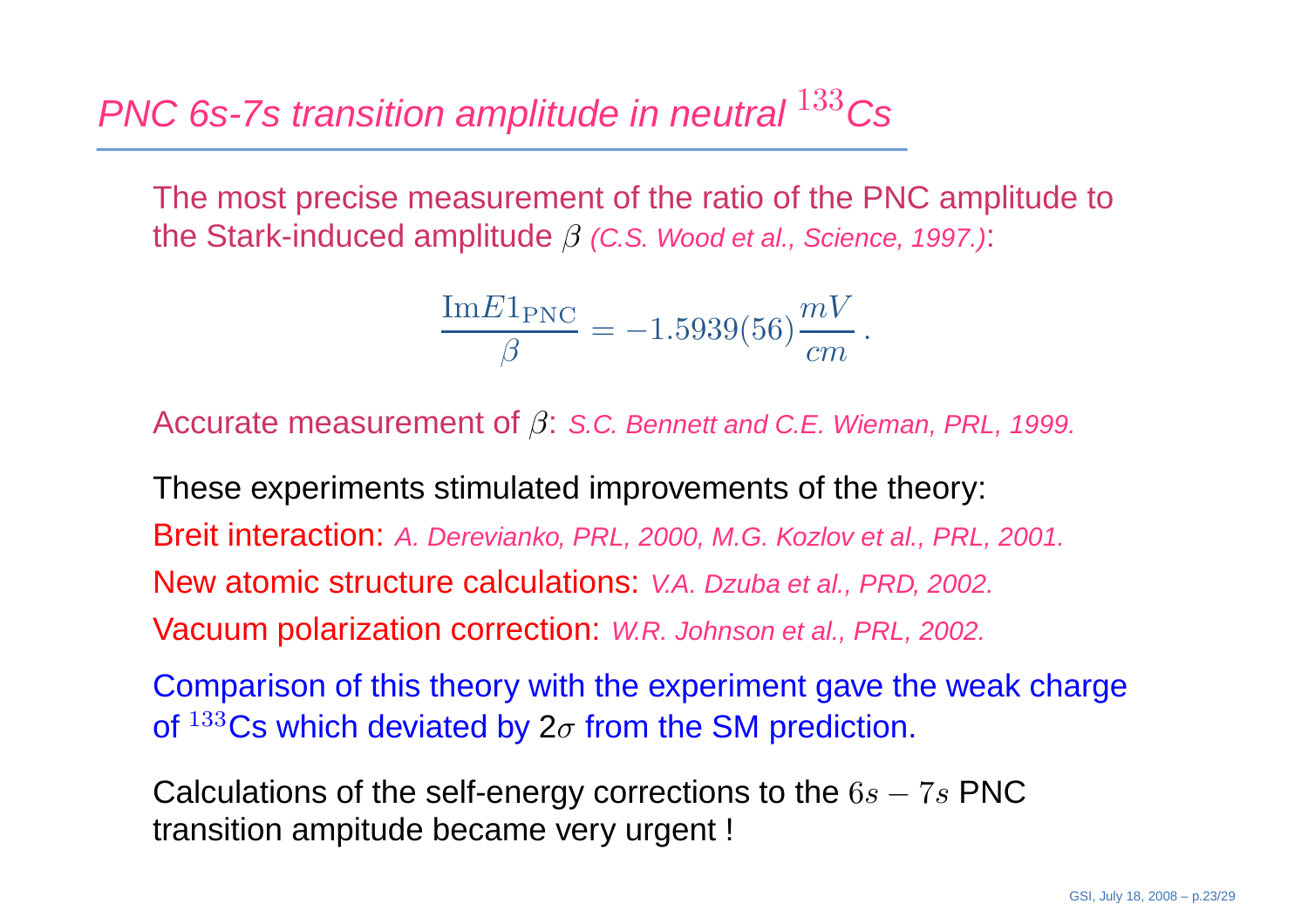Self-energy corrections to the PNC 6s-7s transition amplitude



The wavy line terminated with <sup>a</sup> triangle indicates the absorbed photon. The dashed line terminated with <sup>a</sup> cross indicates theelectron-nucleus weak interaction.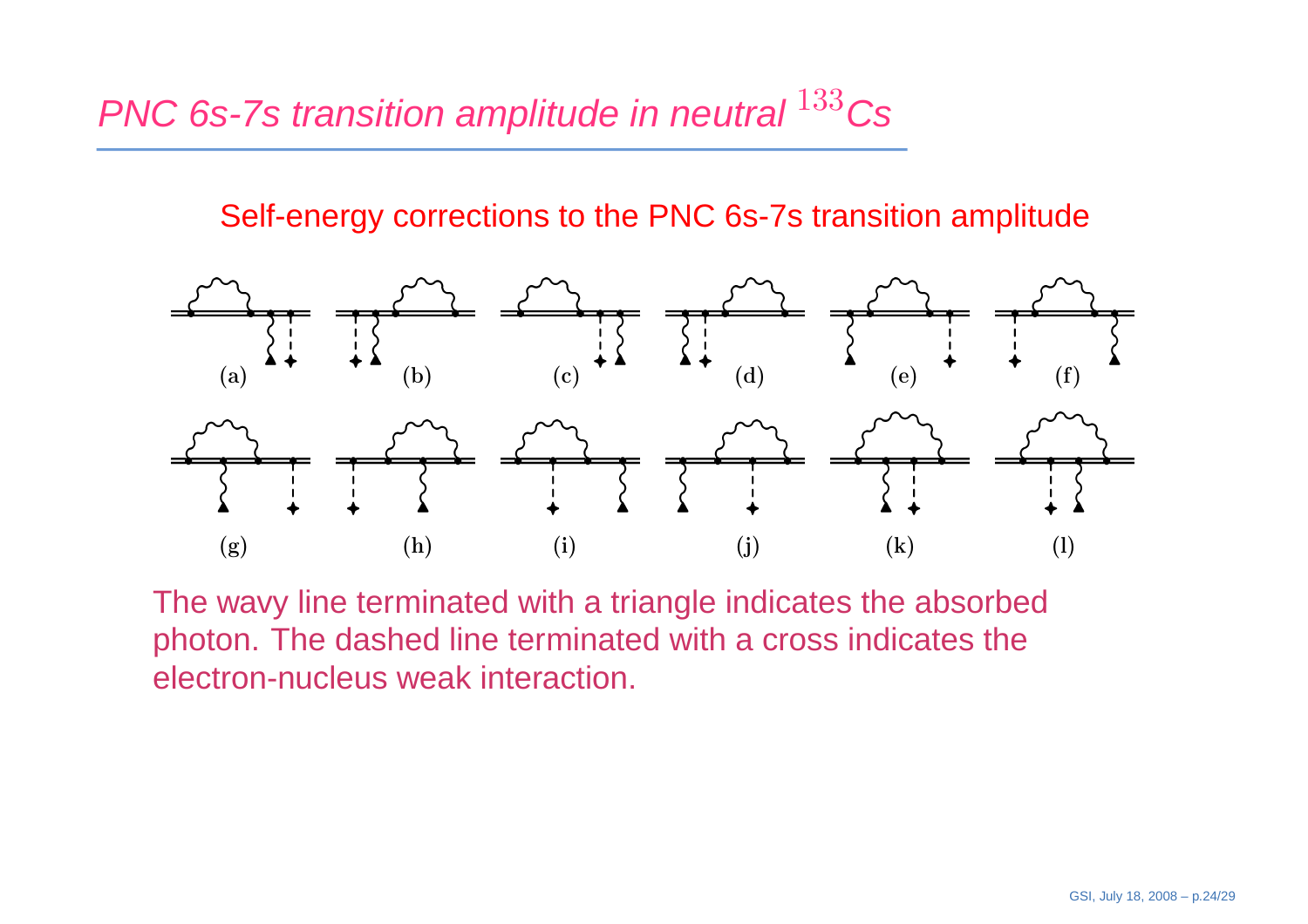Self-energy corrections to the PNC 6s-7s amplitude in  $^{133}\mathrm{Cs}$ , in %. (V.M. Shabaev, K. Pachucki, I.I. Tupitsyn, and V.A. Yerokhin, PRL, 2005)

| Contribution      | Length gauge | <b>Velocity gauge</b> |
|-------------------|--------------|-----------------------|
| Diagrams "a-f"    | 3.78         | 2.80                  |
| Diagrams "g-h"    | $-2.71$      | $-1.83$               |
| Diagrams "i-j"    | $-3.12$      | $-2.24$               |
| Diagrams "k-l"    | 1.26         | 0.38                  |
| Non-diagr. term   | 0.00         | 0.10                  |
| <b>Total SE</b>   | $-0.79$      | $-0.79$               |
| <b>Binding SE</b> | $-0.67$      | $-0.67$               |

Total binding QED <sup>=</sup> Binding SE+VP <sup>=</sup> -0.67%+0.41% <sup>=</sup> -0.27(3)%

Previous results: -0.5(1)% (M.Y. Kuchiev and V.V. Flambaum, JPB, 2003) -0.43(4)% (A.I. Milstein et al., PRL, 2002)

Semiempirical revision of the previous results: -0.32(3)% (V.V. Flambaum and J.S.M. Ginges, PRA, 2005)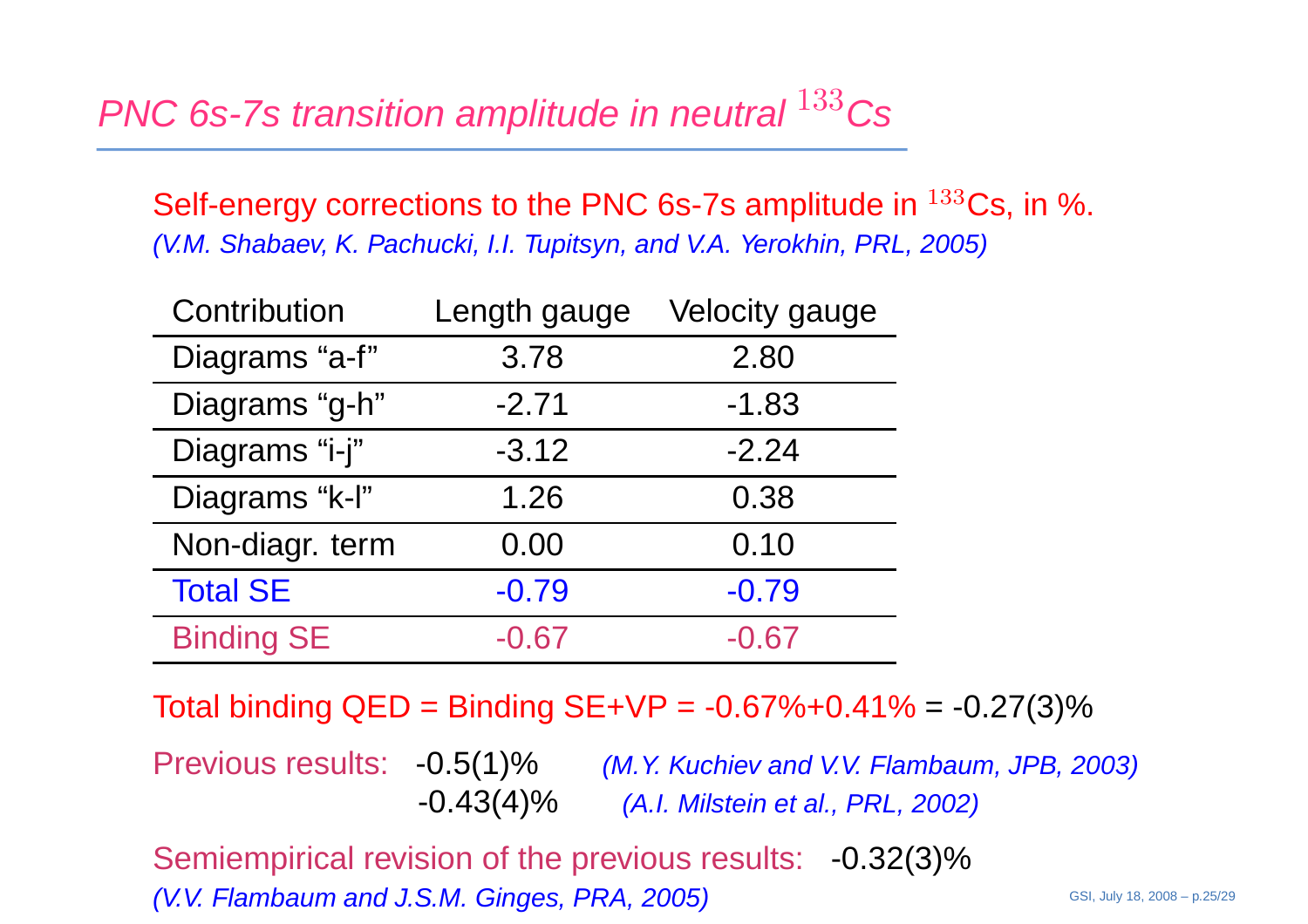Comparing the total theoretical value for the PNC amplitude with the experiment yields:

$$
Q_W = -72.65(29)_{\rm exp}(36)_{\rm th}
$$

This value deviates by  $1.1\sigma$  from the prediction of the Standard Model,

 $Q_W^{\rm SM}=-73.19(13)$  .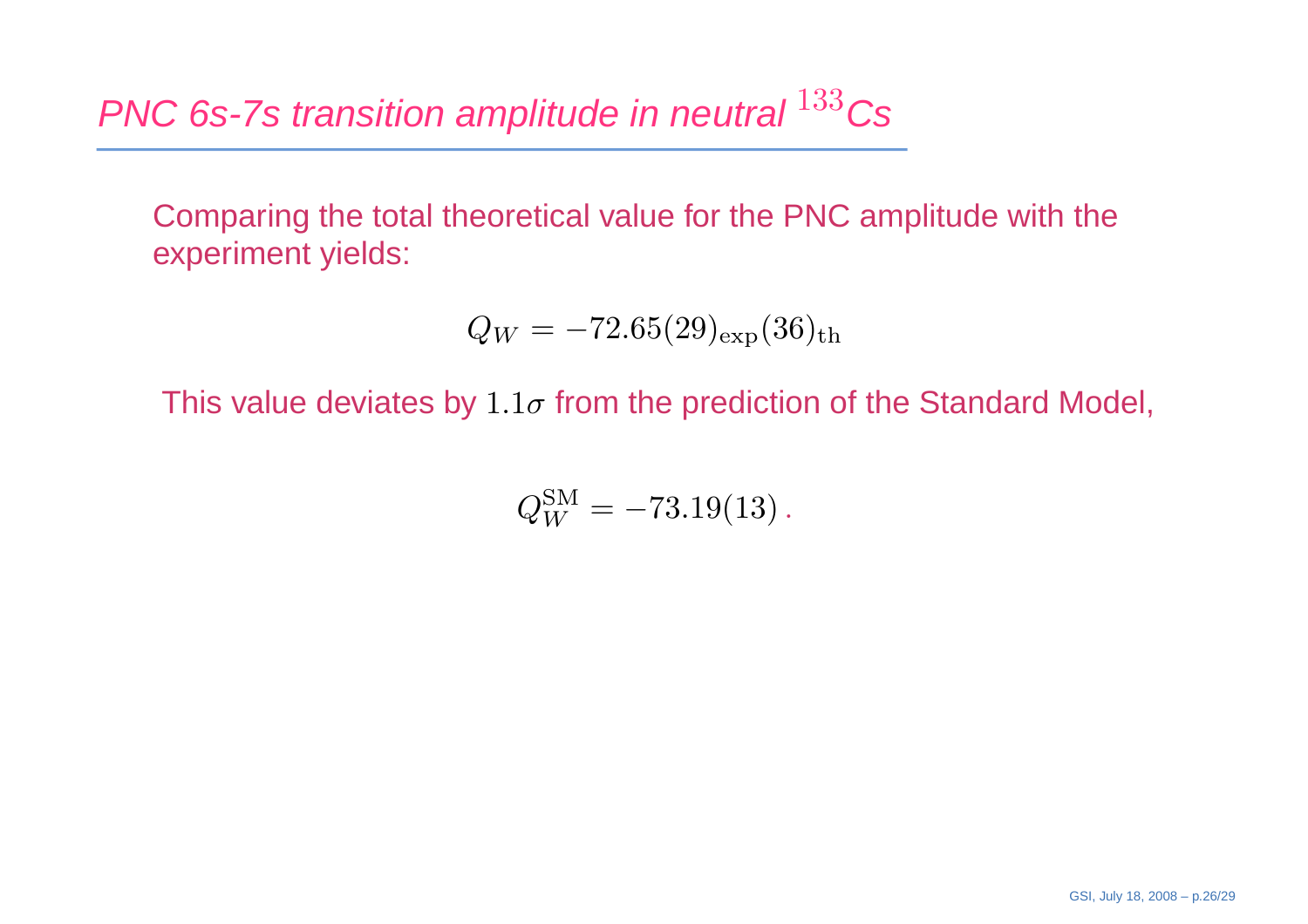### Charge transfer in low-energy U92+ - U91+ collision

#### **Head-on collision approximation:**

 $i(\partial/\partial t)\psi(\mathbf{r},t)=\{\alpha\cdot\mathbf{p}+\beta m+U(r)+V(r_{p}(t)\}\psi(\mathbf{r},t),\$ 

where  $r_p(t)$  is the electron-projectile distance,

 $U(r)$  is the target potential,  $V(r_p(t))$  is the projectile potential.

In cylindrical coordinates:

$$
\psi(\rho, z, \varphi) = \begin{pmatrix} p_1(\rho, z) e^{i(\mu - 1/2)\varphi} \\ p_2(\rho, z) e^{i(\mu + 1/2)\varphi} \\ iq_1(\rho, z) e^{i(\mu - 1/2)\varphi} \\ iq_2(\rho, z) e^{i(\mu + 1/2)\varphi} \end{pmatrix}
$$

The calculations are performed using the B-spline basis set method.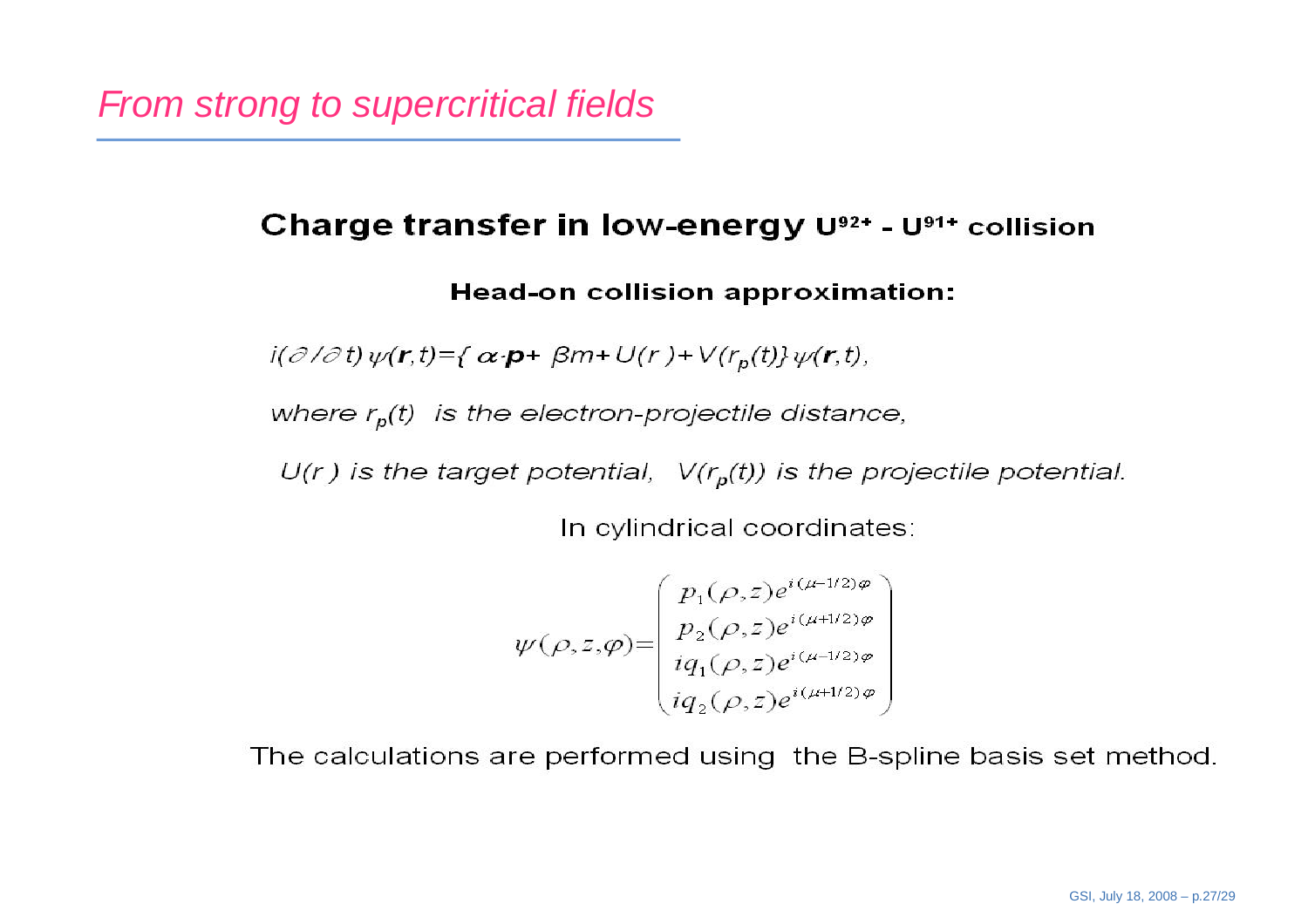# From strong to supercritical fields

Head-on collision approximation for U92+ - U91+